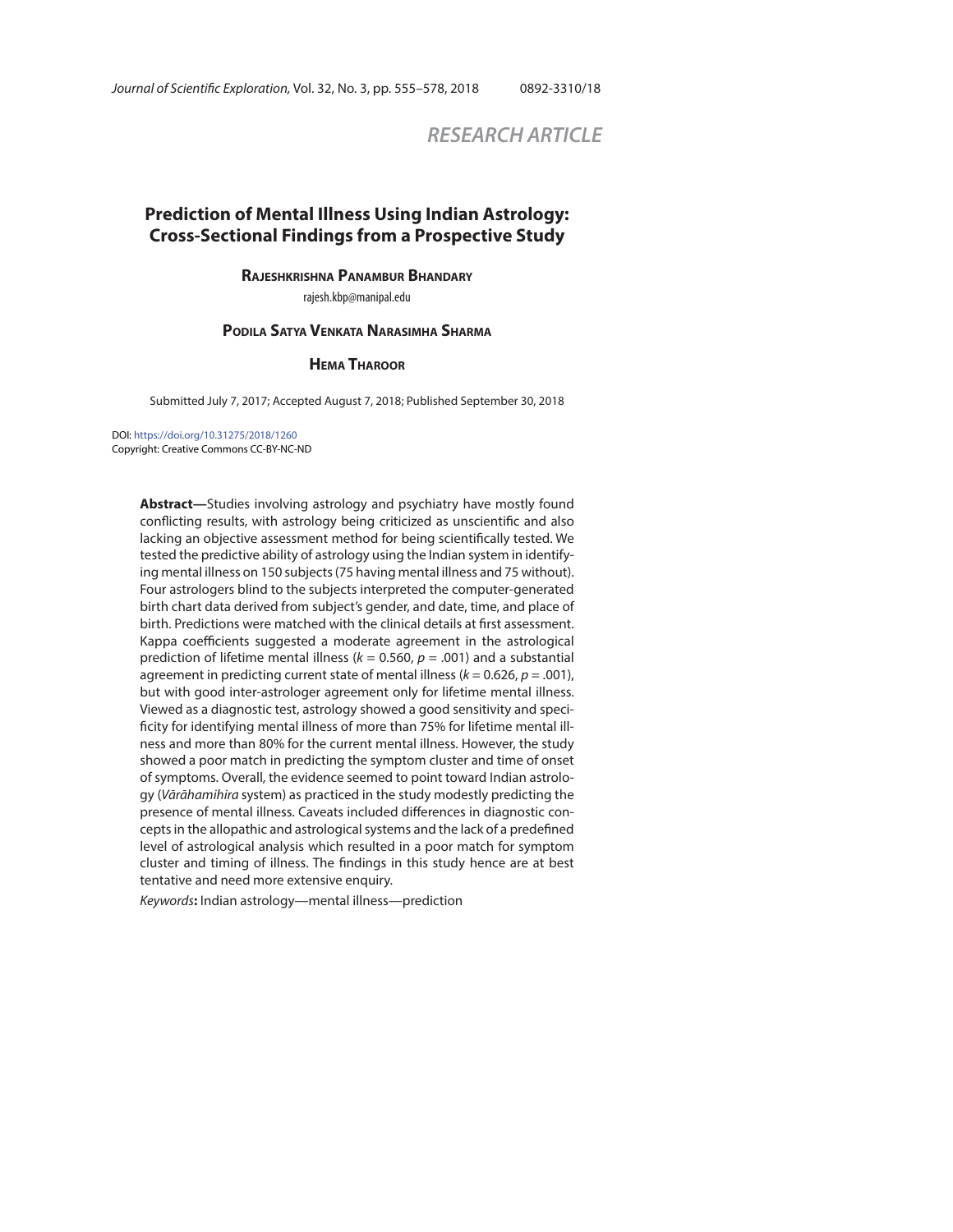## **Introduction**

Astrology has been considered a science in India since the time of the *Vedas* (ancient Indian texts). For various reasons, astrological sciences have been reduced to mere assumptions and chance predictions in the modern era. The basis for astrological prediction often appears illogical, unscientific, and indemonstrable in today's world. However, astrology still persists because it provides a coherent and comprehensive system of thought and gives an explanation for why each human being is different from all others. And astrology provides an explanatory model for the occurrence of illness (Hare 1977). Astrology forms one of the predominant treatment methods in India during mental illness. A study done in rural India by Kapur (1975) found that 59% of those with mental illness consulted traditional healers and practitioners of indigenous medicines. Out of these, astrology forms a major portion where the chanting of mantras and performing of certain rituals and prayers are a means of therapy. In ancient India, astrology was a good source for health promotion and a guide for preventive, curative, and other aspects of treatment which are mentioned in Ayurvedic (Traditional Indian Medicine system) literature (Sharma, Prasad, & Narayana 2007, Sharma, Subhatka, & Narayana 2007).

Almost all variants of astrology implicate the ill effects of the moon on mental illness. Evidence supports the impact of the lunar cycle on the physiology of animals and humans, in particular fertility, menstruation, and birth rate (Zimecki 2006). Studies involving epilepsy, which is seen as a mental illness in astrology, have found a clustering of seizures during the full moon (Polychronopoulos et al. 2006, Baxendale & Fisher 2008) However, one study by Benbadis et al. (2004) found only pseudoseizures to have such an association. With regard to lunar cycles and violence, Owen et al. (1998) found a positive correlation among inpatients, and another study by Hicks-Caskey and Potter (1991) found more misbehavior in developmentally delayed institutionalized women on days of the full moon. Behavioral changes were greater in those with psychotic illnesses as compared with other mental illness during the full moon (Barr 2000). However, Snelson (2004) criticizes these inferences in a study that found a correlation between higher belief scores and the attribution of behavioral changes in the lunar cycle.

Looking at birth charts using the Western astrology system, the Carlson Experiment did not find a match between people's acknowledgment of personality profile by psychological assessment and astrologers' predictions (Carlson 1985). A more recent study by Wyman & Vyse (2008) with Neo Five versus computer-generated astrological profile (as per Western astrological principles) found more of a chance association. On the other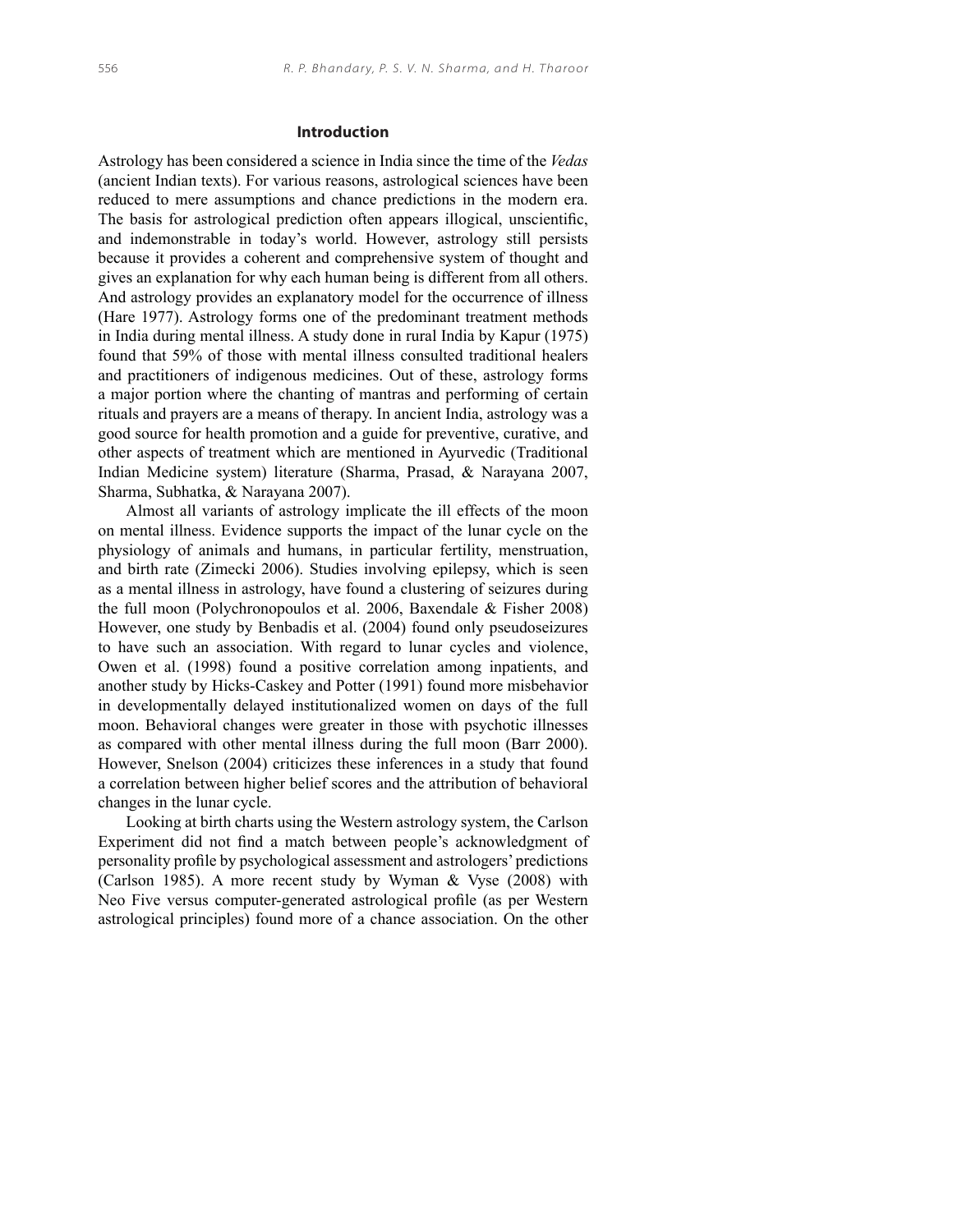hand, a study by Abdel-Khalek and Lester (2006) who looked at sun signs (Western astrology) found higher anxiety scores in Scorpio, Aquarius, Gemini, Pisces, and Capricorn, and subjects with lowest scores in Libra, Taurus, Leo, and Cancer signs. Natal chart interpretations (analyzing zodiacal signs, interactions among planetary qualities as per Western astrology, and occurrence of full and new moon dates, on the dates of birth) have also shown some support for key astrological postulates with sun signs with introversion, and that Mars, a symbol of aggression in outgoing signs, is more often found in schizophrenics than normal (Ohaeri 1997). Ertel (2009) in his critical appraisal of Carlson's study had found many drawbacks regarding the methodology as well as analysis, including the tool used (California Personality Inventory), the analysis done on a piecemeal basis, and small effect sizes for the findings. Also, the author noted that the design of the study was unfair as it used a three-choice format over a twochoice format for discrimination.

The continuing problem with astrological predictions is that people may tend to associate themselves with profiles that are better than they are or that make them feel better. Although the practice of astrology is increasingly seen to be absurd, many believe that this is only because most of its practitioners are incompetent or fraudulent. This might still be the truth.

The center of this study has the same catchment area as in the study by Kapur (1975), where health-seeking is through astrologers for mental illness. Hence, it is of the utmost importance to understand this cultural influence while dealing with illness. While studies are restricted to the effect of the moon (lunar cycle) on suicide (Sharma & Thakur 1980) and emergency admissions (Zargar et al. 2004), no studies seem to have been done in India on how astrology as a whole concurs with the manifestation of a psychiatric illness. Hence, it was felt that an investigation into the detection of mental illness and the prediction of outcomes between the allopathic and astrological systems would be beneficial in helping us to understand the two perspectives better. Consequently, the present investigation was planned which also attempts to make the assessment a more objective one, using comprehensive knowledge of astrology and ensuring adequate blinding of subjects from astrologers and vice versa.

#### **Brief Introduction to Indian Astrology**

Mythological claims are that Indian (Vedic/Hindu) astrology originated from Brahma (the creator of the world as per Hinduism) and was brought to earth by the sages. 18 such works of the sages were then compiled by Vārāhamihira in the Fifth Century AD to form the *Brihatjataka* (Great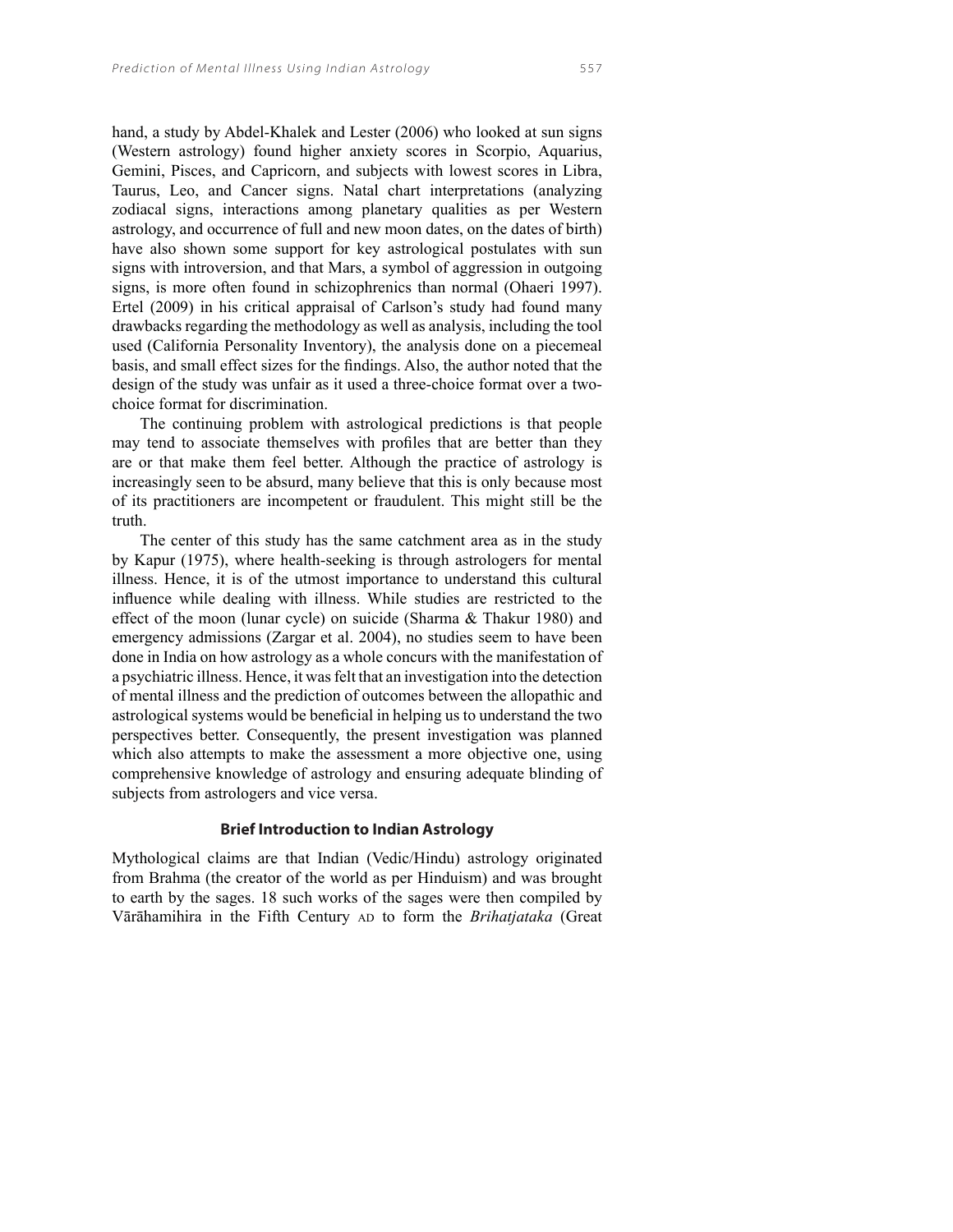Treatise on Birth History/charts), which forms the major source of reference for interpretation in Indian astrology.

The foundations for predictions about an individual lie in the plotting of the birth chart. The zodiac is an imaginary belt in the sky in which the planets travel. The zodiac is divided into 12 equal parts of 30° each which form the *Rashi* (or the zodiac sign). According to this system, there are 9 planets that have influence on the earth (and are identifiable from the earth). In addition to the 5 planets up to Saturn, the Sun and Moon are also taken as planets. In addition, there are two imaginary nodal points (at 180° from each other) called *Rahu* and *Ketu,* which are referred to as the shadow planets. The Zodiac is also divided into 27 constellations of 13°20´ each based on the position of the star, and each constellation is further subdivided into 4 quarters. The planets are plotted in reference to their position in the zodiac with reference to the position of the birth star as viewed from earth (hence this system is called sidereal). The time of birth determines the zodiac sign for the individual which can change within a day based on the position of the Sun. Depending on the need, the birth chart can have accessory charts that plot the planets into smaller divisions within the Zodiac, in order to reach a higher accuracy. Planets are assigned strengths based on the constellation they are in, the relative position from the zodiac sign, as well as based on the position of other planets in the Zodiac. While this forms the static chart at birth, the dynamic component is analyzed by the operational periods of the planets (which varies from 6 years to 20 years) across a timeframe of 120 years. Each operational period can be further divided into smaller suboperational periods based on the same ratio to reach timeframes of months, weeks, days, hours, minutes, and even seconds as per the level of accuracy required. Alternatively, prediction for the day can be given based on the planetary position for that day compared with the position in the birth chart.

The Indian (Vedic/Hindu) and Western astrologies differ in various aspects of interpretation. Indian astrology uses zodiac signs based on the position of the birth star and the moon's transit, as compared with the sun's transit which is the concept followed in Western astrology. Each house in the birth chart has its role in interpretation, irrespective of whether it houses a planet. Movement of the planets across the Zodiac as well as planetary and sub-planetary periods are used in interpretation rather than just using transit, in Indian astrology. And the interpretation involves a complex interplay between planets within the house, opposite houses, the ruling planet of the house, as well as the birth star, the current position of the planets, their strengths and weaknesses, and some of the supplementary birth charts (which assess the influence of familial factors, effects of residence, education, spirituality, wealth, etc.) are looked into for prediction. Thereby,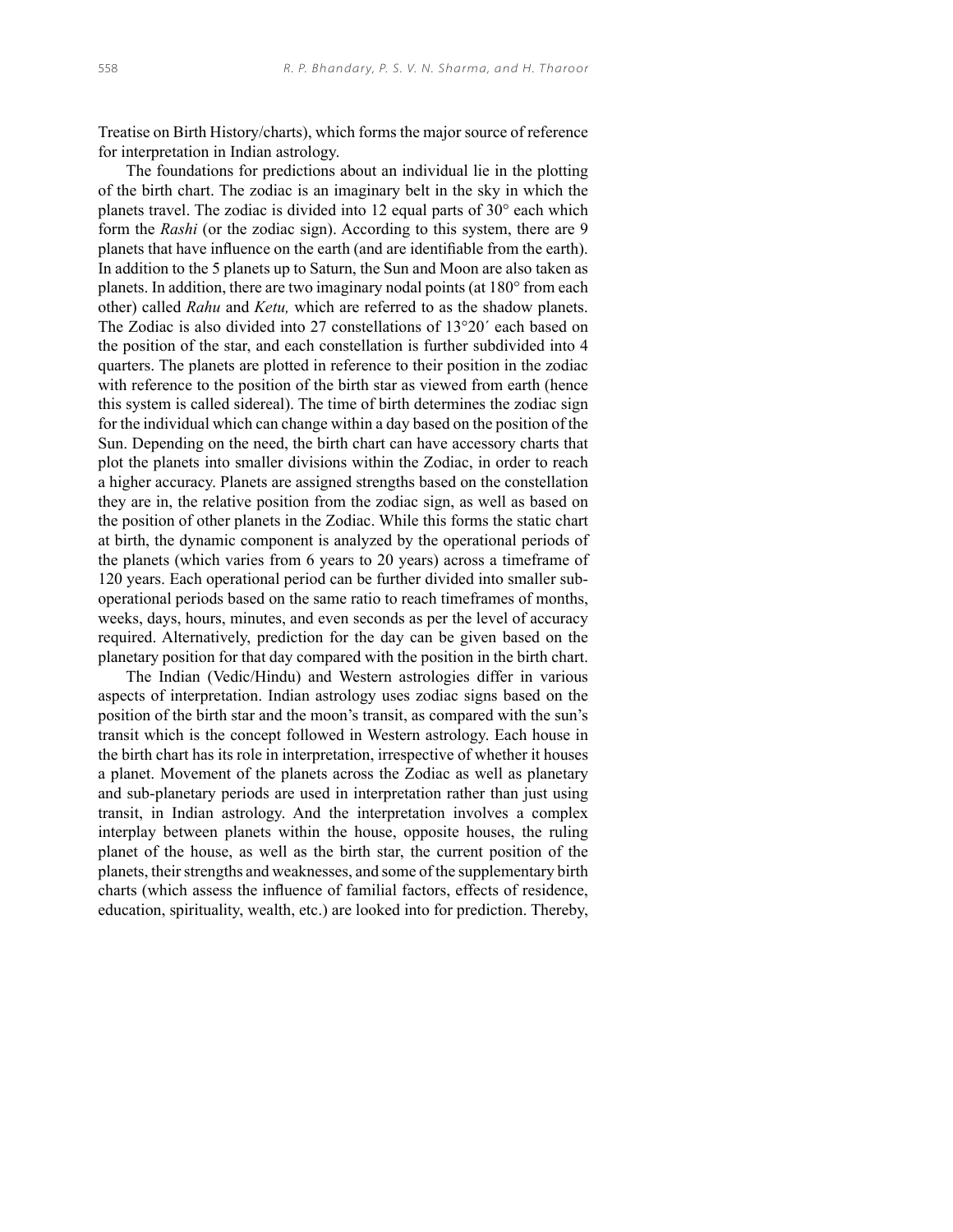this system is comprehensive and sophisticated (Sethi 2007).

There are many other systems of astrology such as Chinese, Mayan, Celtic, Babylonian, etc., which have their own interpretative methods. Debate exists about which of these entities originated first and which later and which was the parent, but one of the critical reviewers of Vedic astrology opines that some elements of Mesopotamian, Greco-Babylonian, and Greco-Egyptian systems were incorporated into the Indian system around the 5th century when Vārāhamihira composed the treatise (Koch 2012/2013). Mayan astrology has a system base of 20, with 20 zodiac signs, one for each day with the cycle repeating every 20 days, 4 determinants based on direction, as well as a second personality zodiac (20 in number) which changes every 13 days in a 260-day calendar. A ruler god / lord of the night for every 9 days and a 52-year cycle indicate a complex method of interpretation, like Vedic astrology (Astrology of the Ancients 2012–2017). The Chinese system on the other hand follows a 60-year cycle with 12 zodiacs represented by animals and 5 elements (air, water, fire, wood, and metal). The day is divided into 12 time periods representing each zodiac animal's prominence. The time and events / omens around the time of birth are used for predictions (Astrosage 2013). Key characteristics of different astrological systems are mentioned in a brief blog article by Segurelha (2008).

## *Prediction of Mental Illness Using Indian Astrology*

Prediction in Indian astrology involves interplay between various components of the birth chart as well as the planetary movements across the Zodiac. To understand the concept in a simplified way, the birth chart indicates some degree of susceptibility for the illness, while the planetary movements and periods indicate the likelihood of its expression during the time period. With regard to prediction of mental illnesses, the positions of moon, Saturn, and the shadow planets *Rahu*–*Ketu* play a major role. The ruling planets of the houses, the supporting and opposing nature of planets, their original position at birth, all are taken into consideration while making a prediction. The system also involves a minimum knowledge of Ayurveda for use of terminologies in predicting health and illness. A fair outline about principles used in predicting mental illness can be read in the articles by Tantri (2007) and Chauhan (2014).

#### *Variants within Indian Astrology*

Astrology is not practiced in the same way by all followers of the Indian system. While basic steps in interpretation remain the same, there are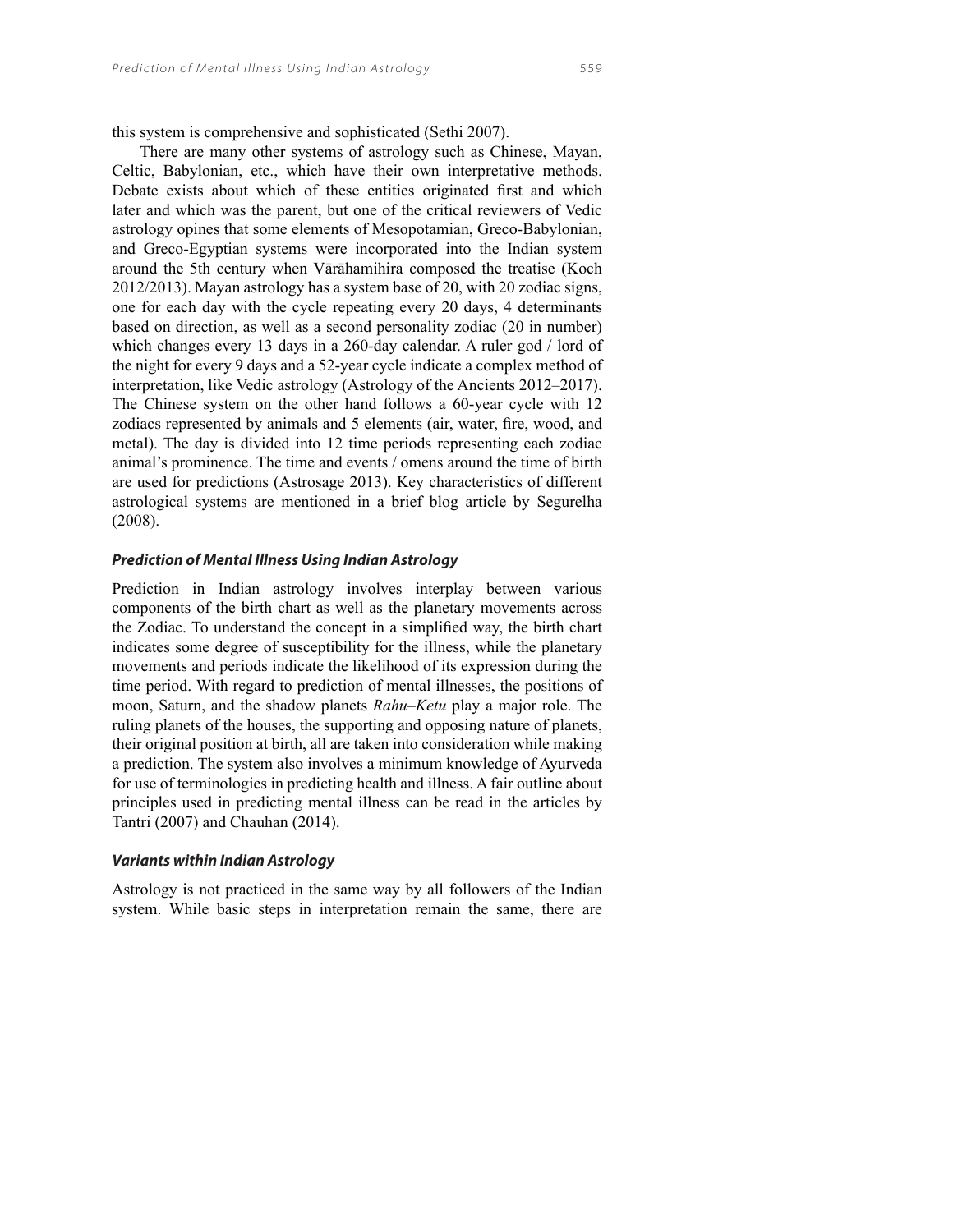two other versions of plotting birth charts that are in vogue. The *Lal Kitaab* uses a fixed-house system no matter where the ascendant is. The interpretation guidelines are modified accordingly to suit simpler analysis and to recommend simple remedies for problems. This came from a mixture of the Vedic and Persian elements of astrology in the 19th Century by Shri Giridhari Lal Sharma in Urdu (Shrimali 2013). The other birth chart plotting method is the *Krishnamurthi Paddathi* (KP system) which appeared in the 1950s and was founded by K. S. Krishnamurthi, a master astrologer from southern India. The KP system incorporates finer aspects of Western astrology and astronomical findings. It takes into account the elliptical pathway of the Earth's revolution which places the cusps at slightly different angles, rendering the zodiac sign's extent of variation from 27° to 33°. In certain scenarios, this can lead to two cusps falling in the same house where the planets in such a house fall into two zodiac signs at the same time, explaining the dual and contradictory effects seen in some horoscopes. This has helped to solve some cases where predictions with traditional Vedic astrology were flawed by simplifying the analysis, thus bypassing the complex and often confusing considerations required when using Vedic astrology (Krishnamurthi 1996, AstroSage no date).

In addition to these birth-chart plotting systems, there are also many variants in analyzing and predicting events based on the already indexed transit charts. These are given by various *Rishis* (sages / saints) and are called *Nādi*. Examples include *Brighu Nandi Nādi, Kashyap Nādi, Hora Nādi, Chandrakala Nādi*, etc. (Pandey 2013). To understand the difference, one can compare *Nādi* to different checklists or reference criteria to make a diagnosis, rate the severity, or predict an outcome. In *Nādi*, a collection of reference birth chart or planetary positions with proven predictions is used for interpretation. However, this study did not involve going beyond the basic principles, and the participating astrologers used only the information provided in the birth chart.

## *Courses in Indian Astrology*

While there are innumerable courses available (both professional and correspondence) varying from certificate, diploma, degree, to even doctorate, a reliable level of qualification can be the degree course as it enables one to be a teacher in astrology. The bachelor's degree is known as *Vidwan* in *Jyothish* (Scholar / Expert in astrology) and is a three-year course involving theoretical as well as practical training in astrological methods. In addition to the curriculum, students are expected to be knowledgeable in certain Indian scriptures including the Nithi Shastras (law and society matters) and Ayurveda (health and treatment of illnesses), and are trained in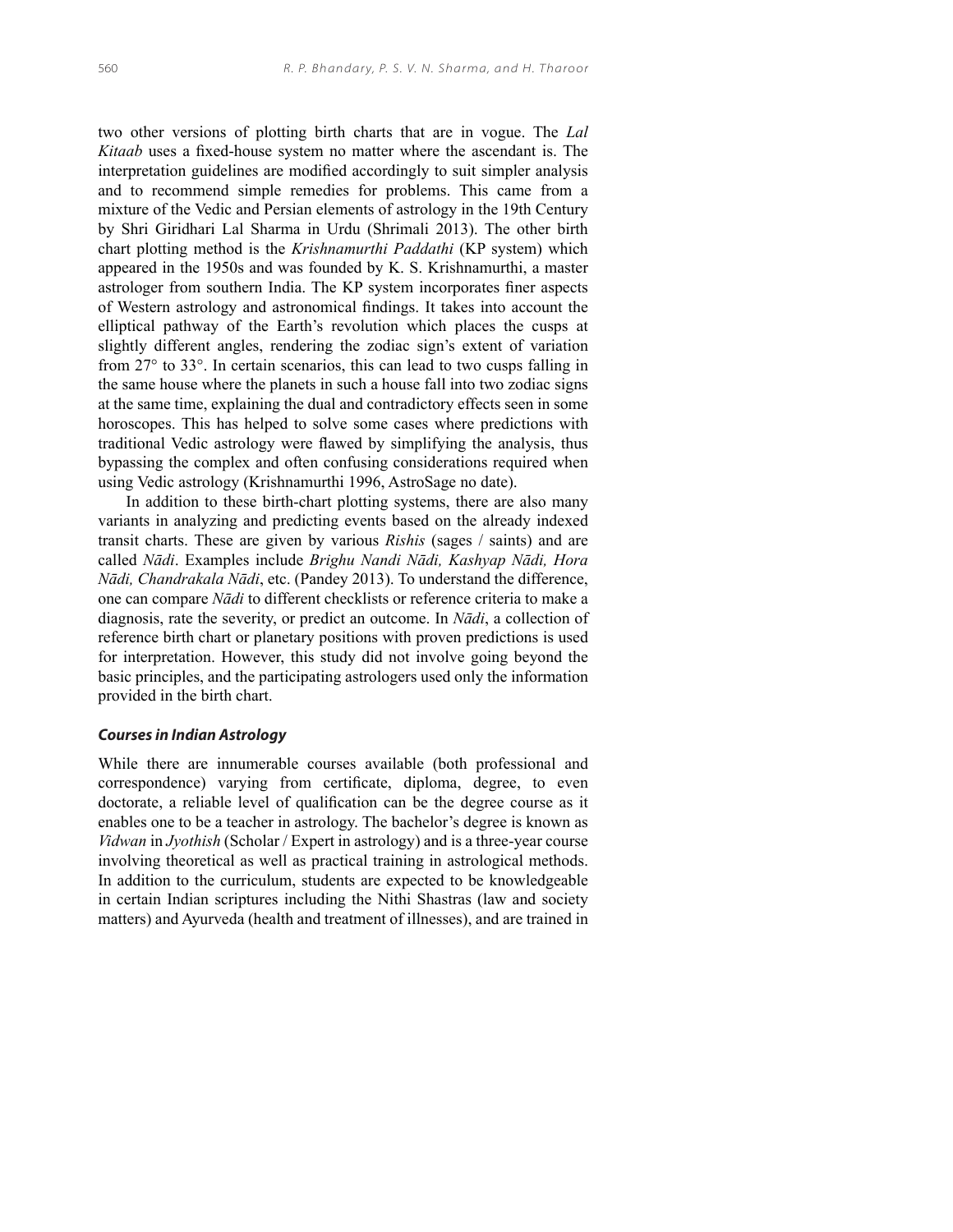spiritual practices / meditation. A degree is awarded once interpretations are consistently accurate, which often involves working as an apprentice under the instructor (personal communication by astrologer Vidwan Shivaprasad Tantri, May 2009).

## **Objective**

The objective of our study was to determine the predictive ability of Indian astrology (also known as Vedic astrology) in identifying the presence of mental illness based on birth chart and planetary position. We hypothesized that Indian astrology will not be able to predict, that is a Null Hypothesis was used. We aimed at making an objective assessment of the prediction and designed questions for astrologers appropriately. The four predictions relevant to this article include: presence or absence of mental illness, currently ill or healthy, month and year of onset of illness (3-month margin), and core symptoms of illness if any (arbitrary 3-symptom match was taken as agreement).

## **Methodology**

#### *Participants*

This was a prospective cohort study that followed up subjects for 6 months, and was carried out at one of the medical colleges along the west coast of India, a tertiary referral center in the region, between February 2009 and October 2009. The study was approved by the Institutional Ethics Committee of the author's university. Samples consisted of 75 persons with mental illness and 75 age- and sex-matched normal persons (without mental illness). Written informed consent was obtained from all the study participants. The mental illness group included subjects attending inpatient and outpatient care at the Department of Psychiatry, and the normal subjects included relatives of patients as well as volunteers from the community. The astrologers were blind to the study groupings. The inclusion criteria for the subjects included knowledge of their accurate time, date, and place of birth and willingness for regular followup for the following six months. Those unsure about their birth timing, not willing to be followed up, having an organic mental disorder, mental retardation, or in whom diagnosis was unclear were excluded from the study.

## *Tools*

Socio-demographic and clinical data were collected using a semi-structured pro forma, designed for the study. To make psychiatric diagnoses, the Mini International Neuropsychiatric Interview (MINI) Plus 5.0 was used. The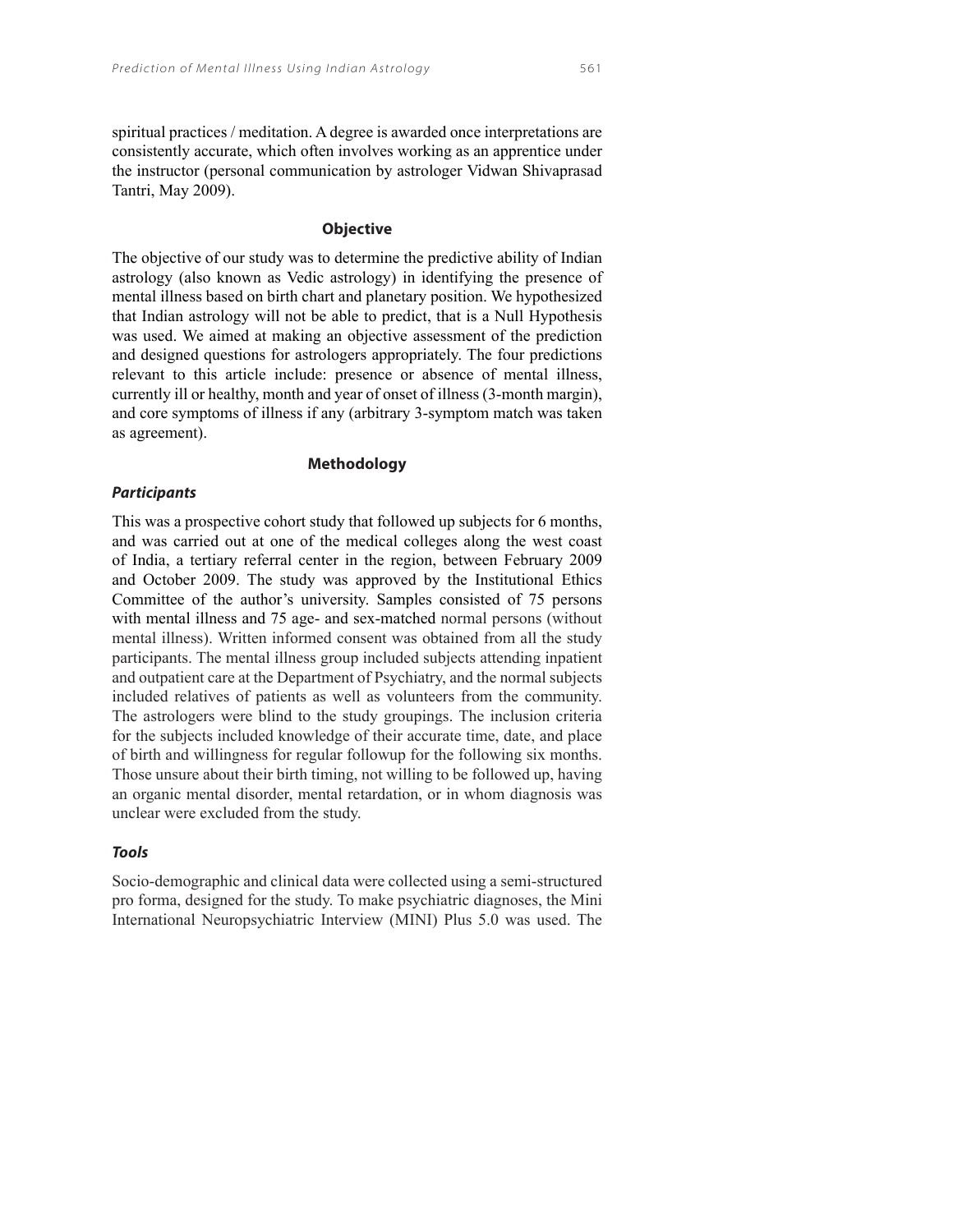MINI Plus 5.0 is a relatively brief and widely used structured interview for major Axis 1 psychiatric disorders according to DSM IV and ICD 10. It has an acceptably high validity and reliability. It has the facility for investigating substance use disorders and for symptoms due to organic causes (Sheehan, Lecrubier, & Sheehan 1998). The author was trained to use this instrument. the Self-Reporting Questionnaire (SRQ)-24 was used for normal subjects to rule out psychiatric conditions. The SRQ is a self-reported questionnaire developed for the World Health Organization (WHO) to screen mental illness in primary caregivers in developing countries and it also screens for psychotic symptoms (Beusenburg & Orley 1994). The scale has a fairly good sensitivity and specificity at a cutoff of  $\leq$  7 for non-psychotic symptoms while the presence of even a single affirmation of psychotic symptoms would mean a need for further evaluation (Chuncholikar 2004). This scale has been validated and is found to be reliable for screening the Indian population (Patel et al. 2008).

## *Procedure*

Socio-demographic and clinical data were obtained from the study subjects using the semi-structured pro forma. All those with mental illness were evaluated on the MINI Plus 5.0, and the normal subjects on the SRQ. After enrollment, the subjects were assigned a unique number from 1 to 150. To maintain homogeneity in birth-chart plotting, computer-generated birth-chart, operational, and inter-operational periods were plotted using Horoscope Explorer Version 4.0 software (Horoscope Explorer 4.0 2007). The birth charts in this study were plotted on the basic *Vārāhamihira* system as this is the most commonly used plotting system. A sample birth chart with planetary periods used in the study is given in Appendix 1. Each person's birth data, identified now by the allotted random number, was the only information given to the astrologers. All 4 astrologers selected for interpretations in the study had a Qualified Bachelor's Degree in Indian Astrology, following the same *Panchaanga* (Indian calendar) for interpretations, with a minimum of 5 years of experience in interpreting birth charts and planetary position effects, and had publications in the form of astrological books, journal articles, or magazine articles. The astrologers in this study used the principles of Vedic astrology as compiled by Vārāhamihira for interpretation, as it is the most sophisticated and widely used compared with other Indian systems.

Distribution of birth charts was done as shown in Table 1. Ten birth charts were given to all astrologers to check for inter-astrologer agreement.

Interpretations of the astrologers were matched with actual clinical findings. The terminologies used to describe symptoms and illnesses by the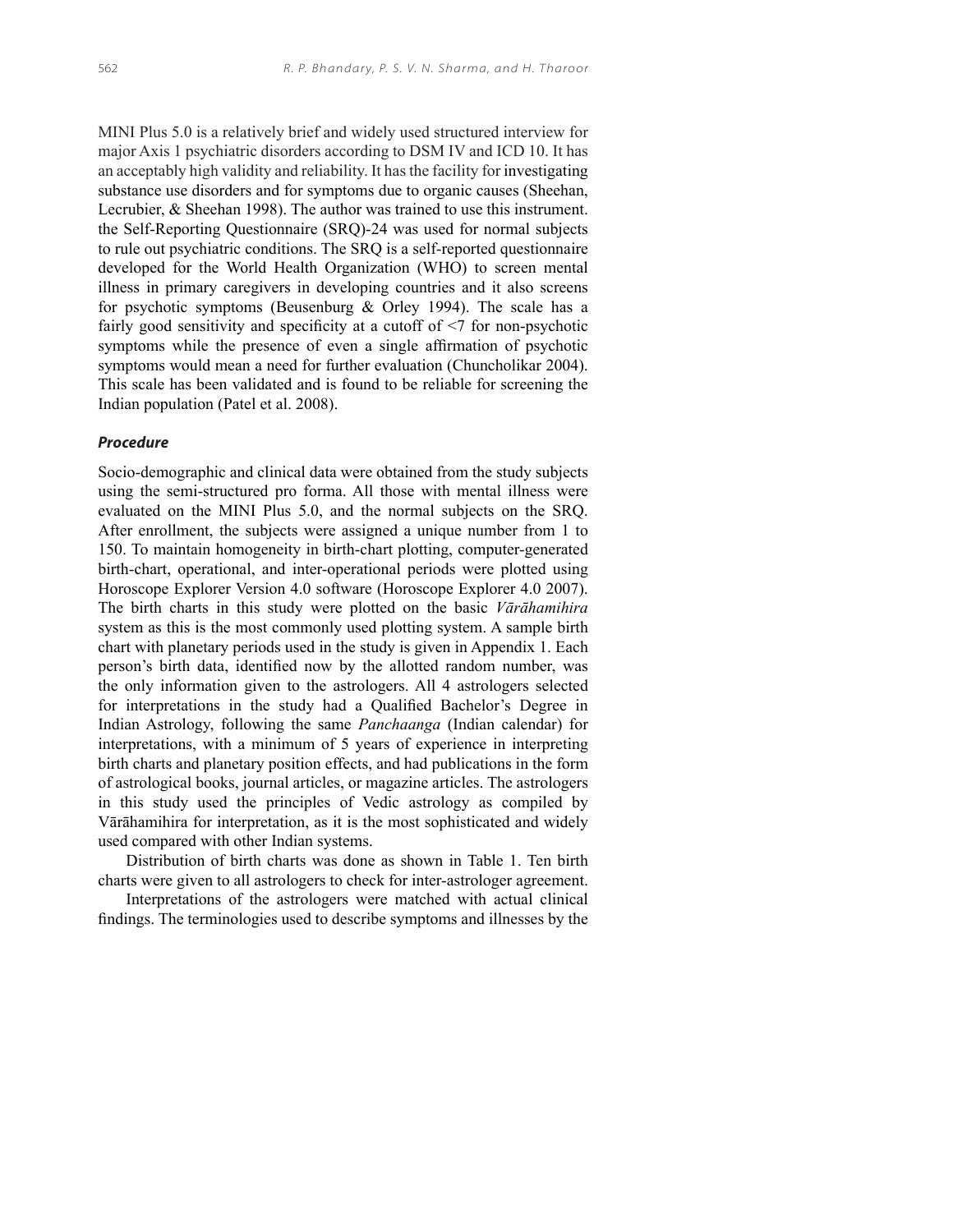|                   | Distribution of Birth Charts to the Astrologers            |                              |                                                                 |                                          |  |  |  |  |
|-------------------|------------------------------------------------------------|------------------------------|-----------------------------------------------------------------|------------------------------------------|--|--|--|--|
| <b>Astrologer</b> | <b>Distribution of birth charts numbered</b><br>from 1-100 |                              | <b>Distribution of birth</b><br>charts numbered<br>from 101-150 | <b>Total birth charts</b><br>interpreted |  |  |  |  |
| Astrologer A      | Numbers ending<br>with 1, 4, or 7                          | $+$ Numbers ending<br>with 0 | Random 8 numbers                                                | $38 + 10$ common                         |  |  |  |  |
| Astrologer B      | Numbers ending<br>with 2, 5, or 8                          | $+$ Numbers ending<br>with 0 | Random 7 numbers                                                | $37 + 10$ common                         |  |  |  |  |
| Astrologer C      | Numbers ending<br>with 3, 6, or 9                          | $+$ Numbers ending<br>with 0 | Random 7 numbers                                                | $37 + 10$ common                         |  |  |  |  |
| Astrologer D      |                                                            | $+$ Numbers ending<br>with 0 | Remaining 28 numbers                                            | $28 + 10$ common                         |  |  |  |  |

**TABLE 1 Distribution of Birth Charts to the Astrologers**

astrologers were from Ayurveda (the ancient Indian medical system using plants and naturally available products for treatment) as well as common words to describe the same in Kannada (a language written and spoken in Southern India). Hence a textbook on Ayurveda written in English and authored by Udupa (2004) and a Kannada-to-English dictionary (Bharadvaj 2005) were used, which gave parallel meanings in allopathic medical practice and English for these terminologies.

## *Statistical Analysis*

Data analysis was done using SPSS for Windows Version 13. Statistical testing was done with the hypothesis being taken as an agreement problem, and a Kappa coefficient was used to test significance. Inter-astrologer agreement was tested using weighted Kappa (Viera & Garette 2005). In addition, interpretation was done viewing astrology as a diagnostic test and analyzed in terms of sensitivity and specificity.

#### **Results**

272 subjects with mental illness and 120 without mental illness were screened; of them 197 persons with mental illness and 45 normal subjects declined participation, due to lack of interest, fears regarding confidentiality, magico–religious concerns, or because they could not provide reliable details regarding their date, place, and time of birth. A total sample of 150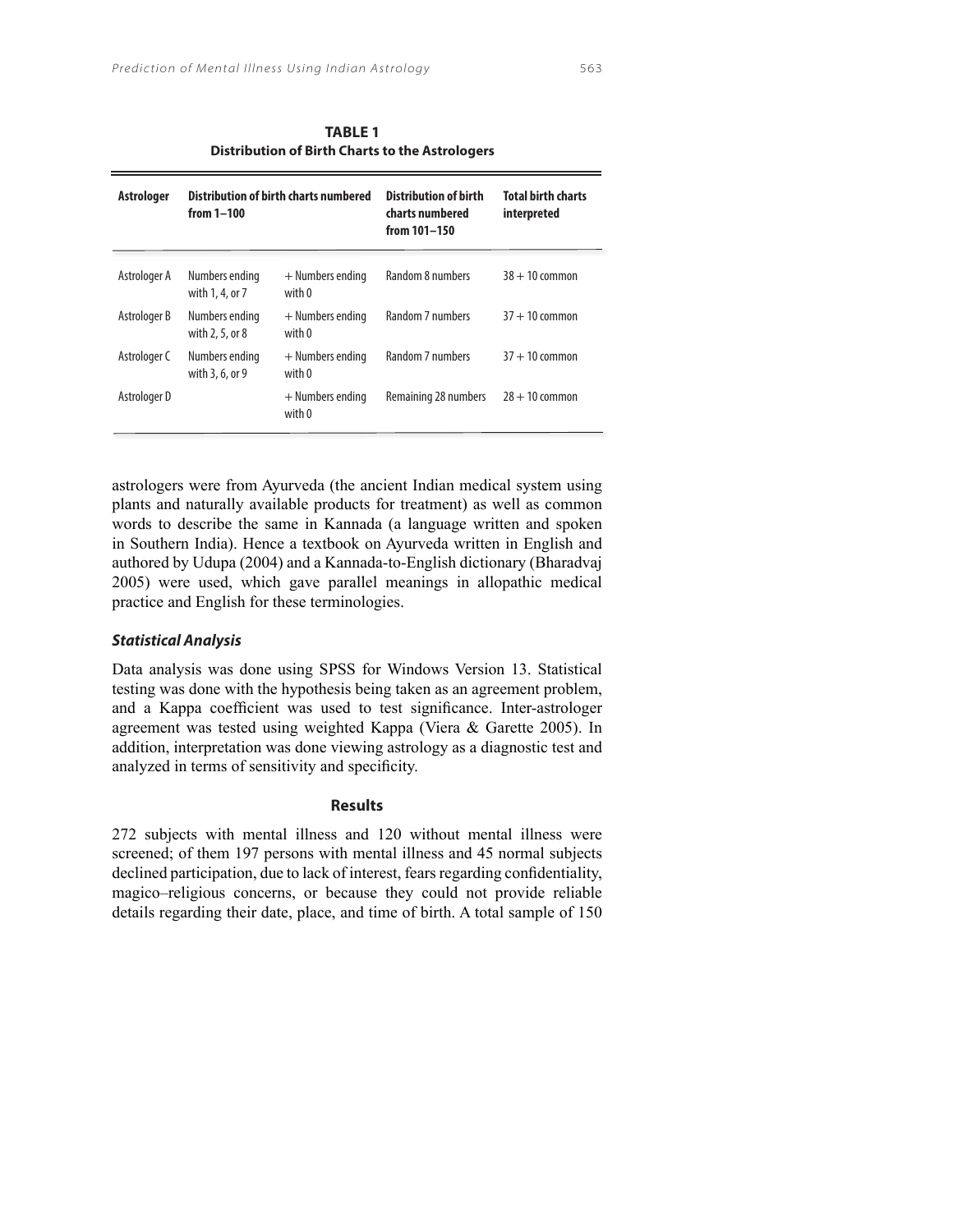| <b>Variables</b>                                                                                                                        | <b>Mental illness group</b><br>$N = 75(%)$                                | Normal group<br>$N = 75(%)$ | <b>Statistics</b>                   |  |
|-----------------------------------------------------------------------------------------------------------------------------------------|---------------------------------------------------------------------------|-----------------------------|-------------------------------------|--|
| Mean age                                                                                                                                | $32.37 (\pm 12.9)$                                                        | $32.52 (\pm 12.6)$          | $t = .070$ , df = 148<br>$p = .944$ |  |
| Gender-<br>Male                                                                                                                         | 52 (69.3%)                                                                | 48 (64%)                    | $X^2 = .480$ , df = 1               |  |
| Female                                                                                                                                  | 23 (30.7%)                                                                | 27 (36%)                    | $p = .488$                          |  |
| <b>Clinical Diagnosis</b><br>(MINI Plus)<br>Substance use<br>Psychosis<br>Depression/adjustment<br>Mania<br>Anxiety disorders<br>Others | 2(2.7%)<br>15 (20%)<br>24 (32%)<br>17 (22.7%)<br>16 (21.3%)<br>$1(1.3\%)$ |                             |                                     |  |
| <b>Mean GAF score</b><br>At intake                                                                                                      | 42.88 $(\pm 16.3)$                                                        |                             |                                     |  |
| <b>Mean SRQ score</b><br>At intake                                                                                                      |                                                                           | $1.05 (\pm 1.4)$            |                                     |  |
| <b>Strength of belief in</b><br>astrology                                                                                               |                                                                           |                             |                                     |  |
| $0 - 25%$                                                                                                                               | 25 (33.3%)                                                                | 12 (16%)                    | $x^2 = 10.487$ , df = 3             |  |
| 26-50%                                                                                                                                  | 13 (17.3%)<br>9(12%)                                                      | 14 (18.7%)<br>$4(5.3\%)$    | $p = .015*$                         |  |
| 51-75%<br>76-100%                                                                                                                       | 28 (37.3%)                                                                | 45 (60%)                    |                                     |  |

**TABLE 2 Distribution of Socio Demographic and Clinical Variables**

 $*$ *p* < 0.05

individuals was recruited for the study, with 75 members having some mental illness and 75 with no mental illness.

Table 2 gives the characteristics of the two groups at intake. The groups were comparable with respect to gender and to age (mean age 32.37  $(\pm 12.9)$  in the mental illness group and 32.52 ( $\pm 12.6$ ) in the group without mental illness). Two-thirds of the sample were males; 52 (69.3%) of the 75 in the mental illness group and 48 (64%) in the without mental illness group. Distribution of diagnoses in the mental illness group ( $N = 75$ ) were as follows: Commonest diagnosis was of depression/adjustment disorder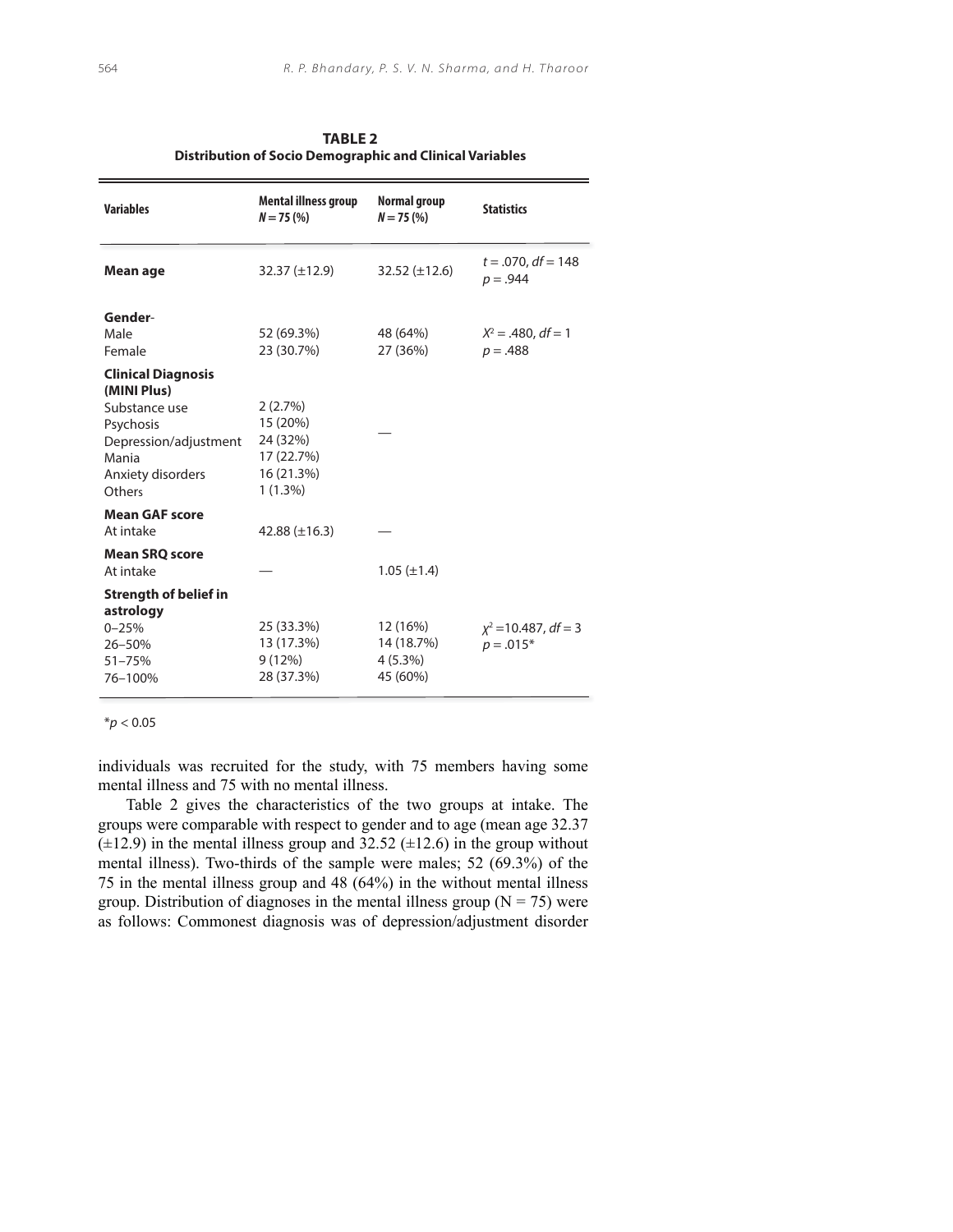| <b>Variable</b>                                                 | Astrology yes | Astrology no | Kappa value | <b>Significance</b> |
|-----------------------------------------------------------------|---------------|--------------|-------------|---------------------|
| Life time mental<br>illness<br>Clinical yes<br>Clinical no      | 58<br>16      | 17<br>59     | 0.560       | $p = 0.001*$        |
| <b>Current mental</b><br>illness<br>Clinical yes<br>Clinical no | 59<br>14      | 14<br>63     | 0.626       | $p = 0.001*$        |

**TABLE 3 Agreement Analysis between Clinical and Astrological Findings Regarding Any Mental Illness and Current Mental Illness (***N* **= 150)**

\**p* < 0.05

24 (32%), followed by mania 17 (22.7%), anxiety disorders 16 (21.3%), psychosis 15  $(20\%)$ , substance use 2  $(2.7\%)$ , and others 1  $(1.3\%)$ . Mean  $SRQ$  score in the normal subjects group was  $1.05$  (SD 1.4). A significant difference was observed between the two groups in terms of their belief regarding astrology ( $\chi^2$  = 10.487, *p* = 0.015).

The agreement rates using the Kappa coefficient were calculated for the clinical impression and the astrological prediction about lifetime occurrence of mental illness and present existence of mental illness. A moderate agreement in the prediction of presence of mental illness  $(k =$ 0.560,  $p = .001$ ) and a substantial agreement in predicting the current state of illness ( $k = 0.626$ ,  $p = .001$ ) was found (Table 3).

The inter-astrologer agreement done using 10 birth charts (clinically 4 had mental illness and 6 were normal subjects), found a fair agreement between the astrologers in predicting the presence of mental illness (weighted Kappa 0.2667, significance  $0.019$ <sup>\*</sup>). A non-significant negative agreement (weighted Kappa  $-0.111$ , significance  $0.805$ ) was found among them for predicting current illness (Table 4).

The comparison of symptom clusters generated in the clinical interview with the ones predicted by the astrologers showed a match of only 26 out of 75  $(34.6\%)$  in the mental illness group and 32 out of 75  $(42.6\%)$  in the no mental illness group. In the no mental illness group, the symptoms mentioned in the SRQ were matched with ones mentioned by astrologers. The predictions for the time of onset of symptoms (even with a 3-month margin) were also a poor match with 21 out of 75 (28%). Inter-astrologer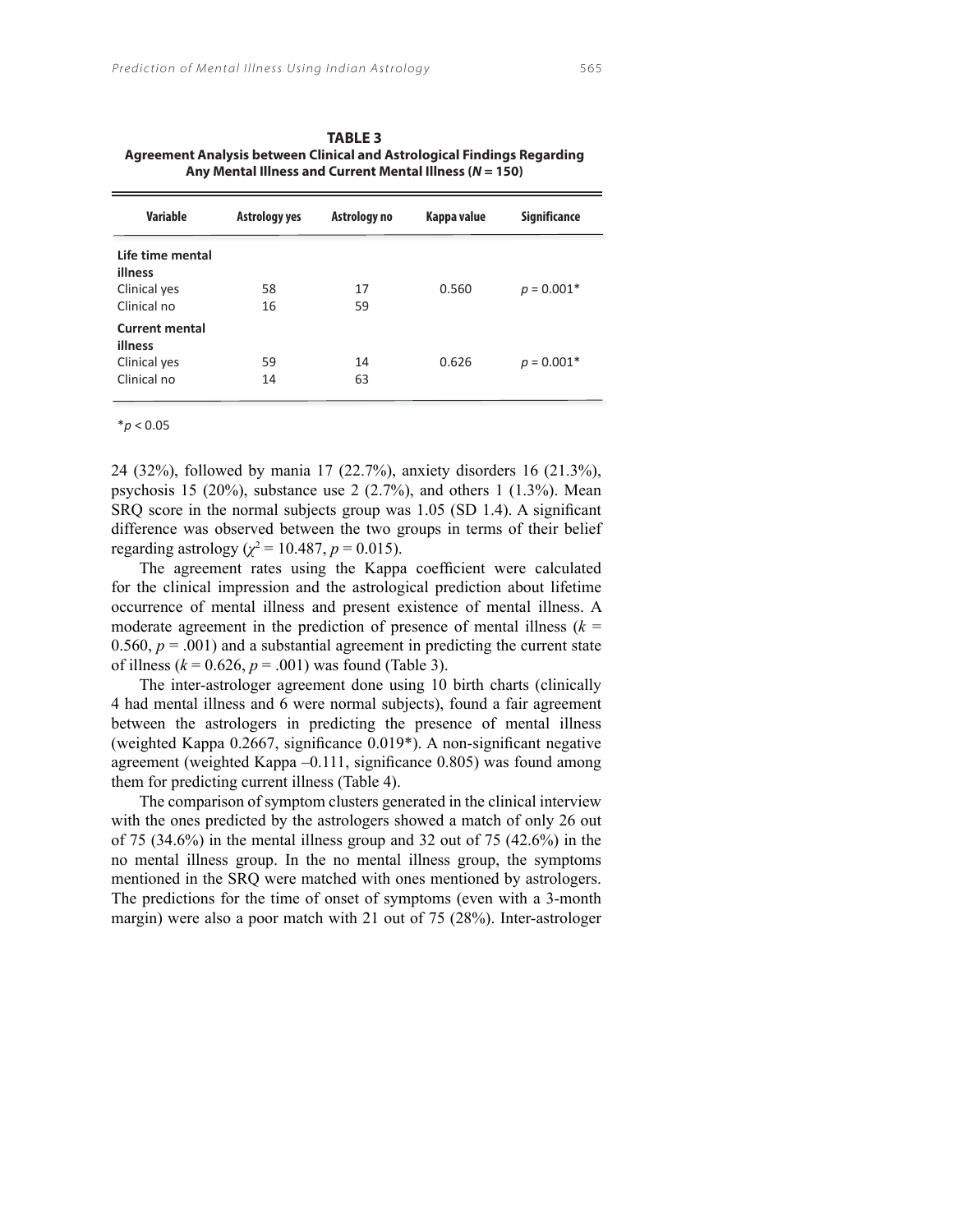| <b>Variable</b>                   | <b>Weighted Kappa</b><br>value | <b>Significance</b> |  |  |  |  |
|-----------------------------------|--------------------------------|---------------------|--|--|--|--|
| <b>Presence of mental illness</b> | 0.2667                         | $0.019*$            |  |  |  |  |
| <b>Currently ill</b>              | $-0.111$                       | 0.805               |  |  |  |  |

**TABLE 4 Inter-Astrologer Agreement (***N* **= 10)**

 $*$ *p* < 0.05

agreement for onset of illness and symptom cluster could not be measured due to inadequate data.

While viewing astrology as a diagnostic test, it shows a fairly good sensitivity as well as specificity in identifying lifetime mental illness  $($ >75%) as well as presence or absence of mental illness at the current time (>80%). The ability of astrologers to correctly predict that a person is suffering from mental illness (positive predictive value) as well as the ability to predict that a person is not affected with a mental illness (negative predictive value) is also promising in both the contexts (Table 5).

#### **Discussion**

The primary findings in the study suggest that astrology as a tool is a fairly good predictor of mental illness. This study found a moderate agreement in the prediction of the presence of mental illness and substantial agreement with regard to prediction of the current state of illness. The fairly high degree of sensitivity as well as specificity when astrology is viewed as a diagnostic test indicates that the birth chart could possibly be looked at for these predictions. The lifetime risk is basically derived by the astrologers based on the planetary positions in the birth chart. The current status of illness is usually interpreted based on the current planetary position and planetary sub-periods (called *dashas* and *antardashas* in Indian astrology) where unfavorable planets would result in symptoms (Tantri 2007, Chauhan 2014). Studies involving the birth chart using Western astrology that looked at personality profiles found no more than chance association in the predictive ability of the astrologers (Carlson 1985, Wyman & Vyse 2008). One study that looked at the association of certain planets and sun signs with schizophrenia gave only partial support to astrological principles (Ohaeri 1997). Among the studies done so far, only Carlson's experiment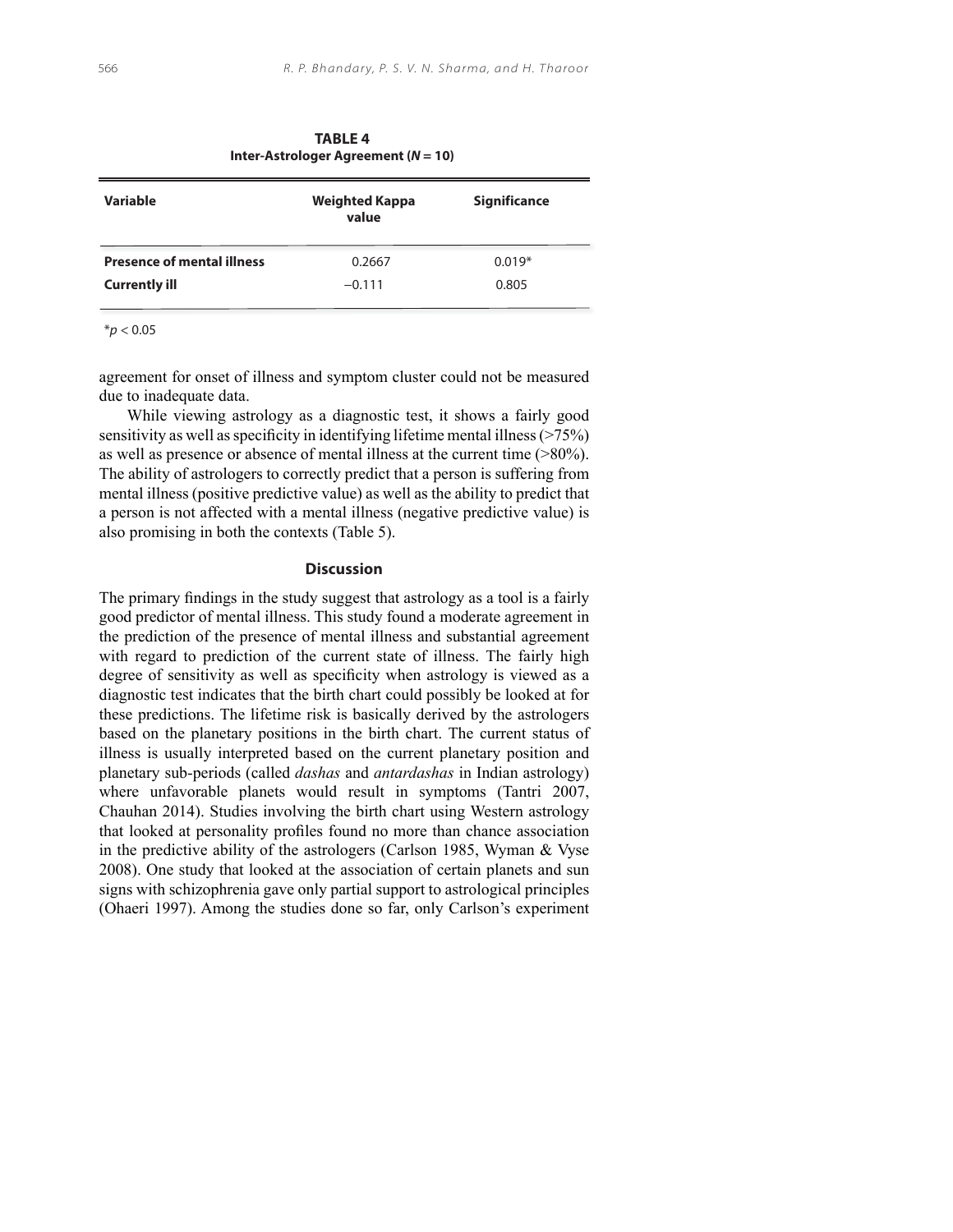| Predictive Validity of Astrology as a Diagnostic Test |             |                    |                                        |                                        |                          |  |  |
|-------------------------------------------------------|-------------|--------------------|----------------------------------------|----------------------------------------|--------------------------|--|--|
| Variable                                              | Sensitivity | <b>Specificity</b> | <b>Positive</b><br>predictive<br>value | <b>Negative</b><br>predictive<br>value | Area under<br>ROC curve* |  |  |
| Life-time<br>mental illness                           | 77.3%       | 78.7%              | 78.4%                                  | 77.6%                                  | 0.781                    |  |  |
| <b>Current illness</b>                                | 80.8%       | 81.8%              | 80.8%                                  | 81.8%                                  | 0.813                    |  |  |

**TABLE 5**

\* Area = 1 would indicate ideal test with 100% sensitivity and 100% specificity.

(1985) had involved astrologers and had found that the astrologer's claim of even 50% accuracy was an exaggeration. The results had actually shown one-third accuracy. A reanalysis of the same data in the appraisal given by Ertel (2009) had actually shown a small significance and opined the study analysis to be biased and inclined toward proving the preset agenda of astrology as bogus. In contrast, the current study has found a moderate agreement which is possibly the best obtained through research so far. This study also addressed Ertel's (2009) criticism of Carlson's unfair study design by having a two-choice discrimination (yes/no) for the questions on lifetime and current mental illness. However, this finding needs to be interpreted with caution because a subsequent analysis showed that interastrologer agreement (among the participating astrologers) was not perfect. Hence there is still a possibility of this being a chance association.

On the other hand, astrology clearly failed to meet agreement criteria in the onset of illness and the symptom cluster match. The failure of indicating the correct time of onset, but with matching of the current mental status, raises the doubt that it could be just a chance association. If one could tell the current status based on the planetary periods, then one should ideally be able to correctly predict the onset. However, from the astrologer's viewpoint, the accuracy of a prediction depends on the depth of analysis made. Planetary periods vary from 6 years to 20 years, and the 1st level of planetary subperiods vary from a few months to a few years. Each of these subperiods can be analyzed with further subperiods until it can come down to minutes and seconds. Each subperiod signifies fluctuations within an illness period based on whether the subperiod for that individual is favorable or adverse. Such an extent of analysis would invariably require a lot of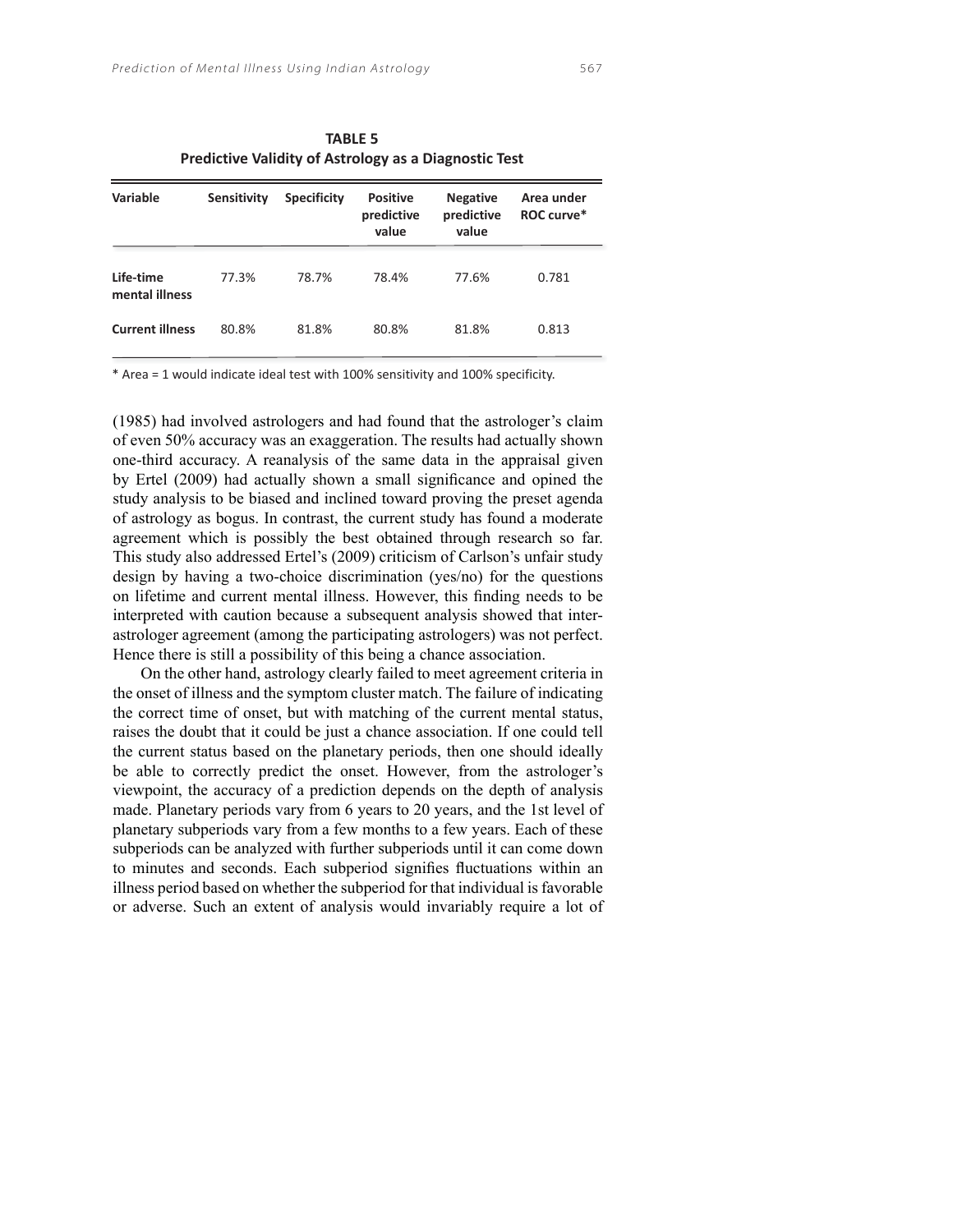time and is practically not feasible (personal communication Shivaprasad Tantri, 2009; Sethi 2007). This could explain the inter-astrologer difference when two of the astrologers went further in their analysis for predictions, while the other two stuck to the information on the chart provided. The same argument could also explain why the astrologers failed to pinpoint the onset of illness while still being able to predict more accurately whether the individual was currently ill. While this argument may still be valid, with the current data it can only be stated that onset could not be predicted accurately by the system used by the participating astrologers.

The analysis of predictions like the symptom cluster often puts across possibilities of bias due to the conceptual difference in the classification of illness in the two systems. A person with an inclination / belief in astrology is likely to interpret it as an identifying feature, whereas others may disagree. A similar criticism was made by Crowe (1990), who said that people tend to internalize astrological reports when given in vague terms and then accept them as real. The author attempted to minimize that impact by keeping the astrologer and the subjects blind to each other, and also referred to an Ayurveda textbook (as terminologies used in astrology to describe illnesses are the same) that links illnesses with allopathic classifications. However, the open-ended nature of the question, the non-specific nature of some of the psychiatric symptoms, the vagueness with which some of the terminologies are used by the astrologers, and also the arbitrary criteria of the threesymptom match itself, questions the method adopted to test it. Getting an exact fit for diagnostic categories between allopathic classification and astrological classification is a challenge that needs to be dealt with to draw reliable conclusions. Alternatively, a diagnosis made as per Ayurveda might be a better choice to objectively test.

The present study had 4 astrologers with similar theoretical backgrounds predicting, hence it may be expected that their agreement would be good. From the results, the inter-astrologer agreement was not good except for prediction of lifetime occurrence of mental illness. This type of inconsistency brings out the vagueness involved in the interpretation and is highlighted in the Carlson study (1985). However, the sample size used for inter-astrologer agreement was inadequate  $(10 (7\%)$ ,  $N = 150$ ). Ideally, to derive a firm conclusion about inter-astrologer agreement, the sample size required would be the same as the study when analyzing it as an agreement problem. This limitation allays the decision to accept or reject the original study hypothesis.

The sample size in our study was comparable with previous studies mentioned in the Introduction. The subjects in the mental illness group were comparable with the subjects in the no mental illness group in terms of age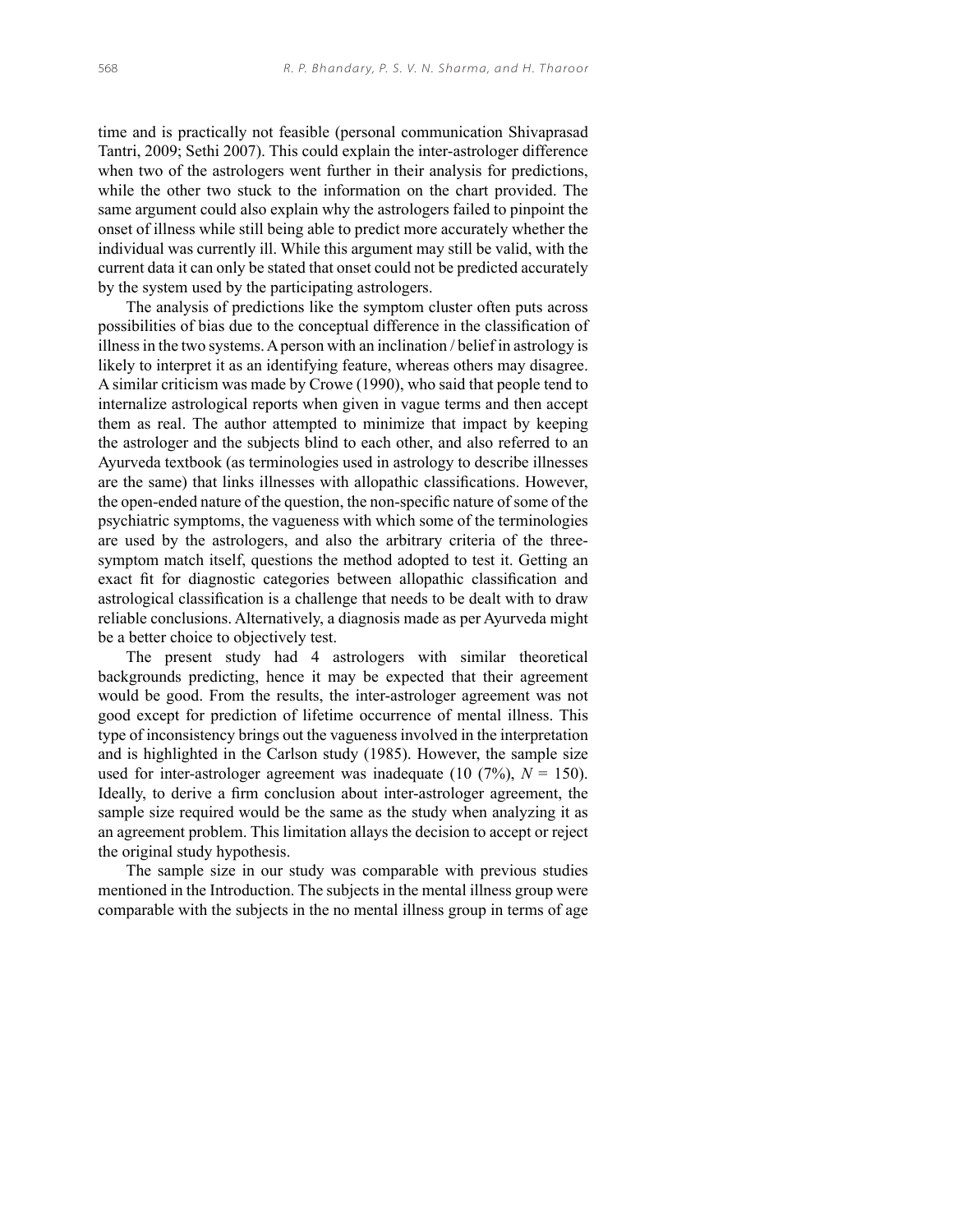and gender. The distribution of diagnoses was representative of the usual pattern seen in the hospital where the study was conducted. However, there was a relative paucity of substance-use disorders in the sample. This might not be relevant, as the present study, by design, addressed the larger issue of mental illness versus normalcy more specifically than individual diagnoses. The belief in astrology was higher in the normal group as compared with the mental illness group. This could be because of the hospital catchment area being larger where the belief might not be strong. The higher belief in the local population is reflective of the persisting trend seen from the study by Kapur (1975).

The blinding of astrologers as well as of the subjects makes the study unique. In the previous studies using birth charts (Western astrology), there had always been contact between subjects and astrologers or their interpretations for checking accuracy. Both would be adding to the bias (Carlson 1985, Wyman & Vyse 2008). Furthermore, it needs to be noted that none of the astrologers took any remuneration for their work and being academically oriented believed in scientific testing of their predictions. Their participation was of their own free will and out of curiosity to know the results of this investigation untainted by expectation of pecuniary benefits.

The study finds strength in its adequate sample size, testing using a comprehensive system of astrology rather than just components, blinding of the subjects and astrologers, and designing it to assess objectively at least some of the predictions. Astrological analysis can be conceptualized under prediction of the state / event and the precision of its occurrence. This study objectively tested the former but could not control the latter. We recommend the use of the Indian astrology system based on the principles of Vārāhamihira (as a comprehensive system) for future studies rather than limited and piecemeal interpreting systems. The limitations that need to be worked on include: having a single astrologer or ones with good interastrologer agreement, a common disease concept or a study design for objectively assessing symptoms and illness, a defined depth of astrological analysis, and a better tool for capturing lifetime mental illness in the 'normals' group.

#### *Conclusion*

A sizable number of people believe in astrology despite controversies regarding its veracity, and these approaches tend to be sought and practiced in *pari passu* with the use of allopathic psychiatric treatments in the community. As a parallel system of thought, it continues to interest researchers applying modern scientific methods to evaluate it. Theoretical differences in conceptualizing mental illness continue to produce difficulties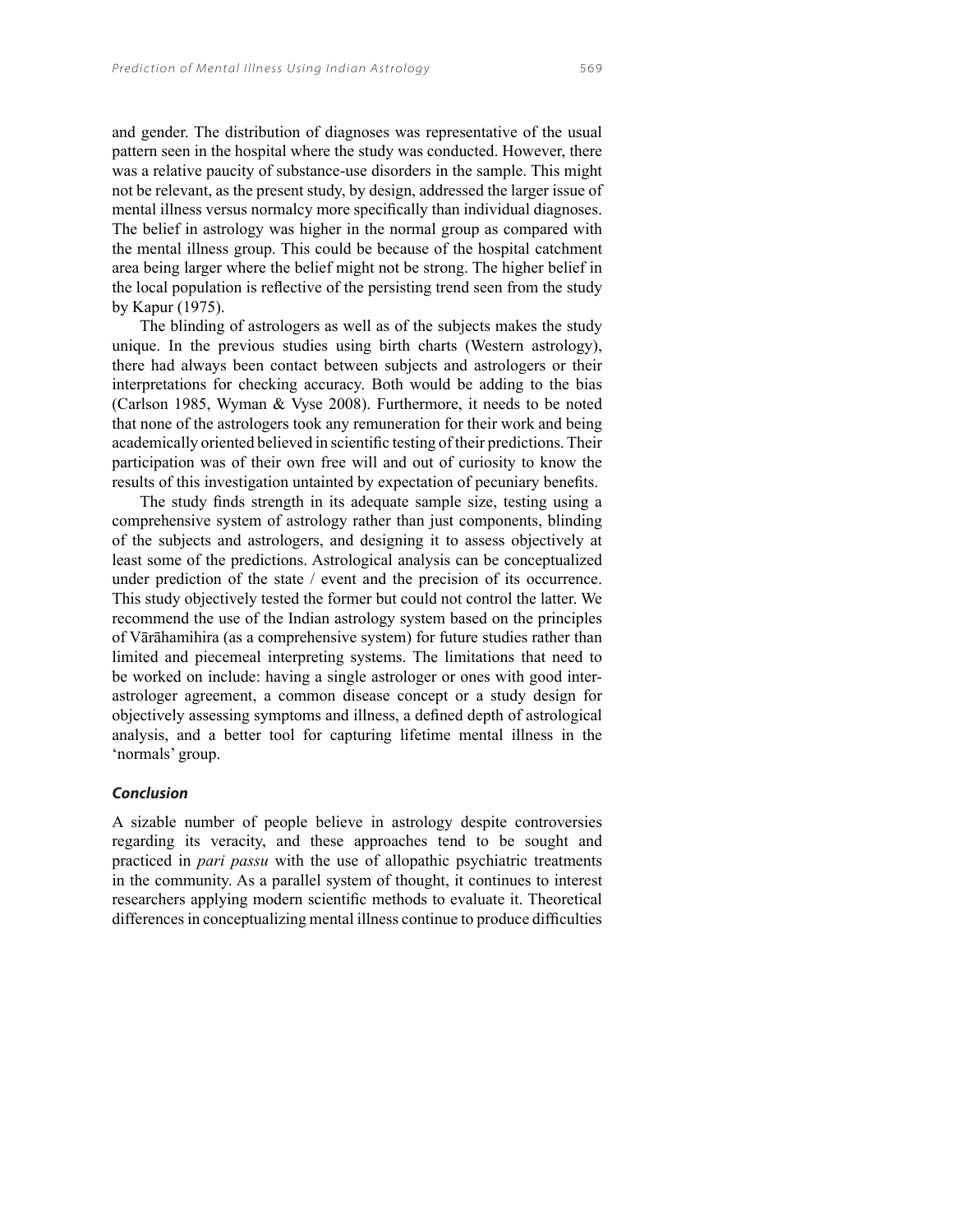in scientifically testing all aspects of prediction by astrological means. Overall, on completion of the present exercise, the evidence seems to point toward astrology as practiced in the study modestly predicting the presence of mental illness. Future studies can standardize the analysis to test the precision of occurrences.

#### **Acknowledgments**

We thank the 4 astrologers for participating in the study and doing the interpretations out of academic interest without seeking any remuneration.

**Funding:** The authors received no financial support for the research, authorship, and/or publication of this article.

#### **References**

- Abdel-Khalek A., & Lester D. (2006). Astrological signs and personality in Kuwaitis and Americans. Psychological Reports, 98:602–607.
- Astrology of the Ancients (2012–2017). Mayan Astrology. Well Read Gnome [Blog Post]. http://www.astrologyoftheancients.com/mayan-astrology/
- Astrosage (2013). Difference Between Vedic Astrology & Chinese Astrology. November 26. http://astrology.astrosage.com/2013/11/difference-between-vedic-astrology.html
- Astrosage (no date). K. P. System: An Introduction.

http://www.astrosage.com/kpSystemIntro.asp

- Barr, W. (2000). Lunacy revisited. The influence of the moon on mental health and quality of life. Journal of Psychosocial Nursing Mental Health Services, 38:28–35.
- Baxendale, S., & Fisher J. (2008). Moonstruck? The effect of the lunar cycle on seizures. Epilepsy Behavior, 13:549–550.
- Benbadis, S. R., Chang, S., Hunter J., & Wang, W. (2004). The influence of the full moon on seizure frequency: Myth or reality? Epilepsy Behavior, 5:596–597.
- Beusenburg, M., & Orley, J. (1994). A User's Guide to Self-Reporting Questionnaire (SRQ). Geneva: World Health Organization.
- Bharadvaj, D. K. (2005). Standard Kannada English Dictionary. Gadag, India: BGS Publications.
- Carlson, S. (1985). A double-blind test of astrology. Nature, 318:419–425.
- Chauhan, A. (2014). Predicting psychological disorders by astrology. Journal of Psychotherapy and Psychological Disorders, 2:1. DOI:10.4172/2327-4654.1000103
- Chuncholikar, S. V. (2004). Use of SRQ in psychiatric epidemiology. Indian Journal Community Medicine, 29:190–191.
- Crowe, R. A. (1990). Astrology and the scientific method. Psychology Reports, 67:163-191.
- Ertel, S. (2009). Appraisal of Shawn Carlson's renowned astrology tests. Journal of Scientific Exploration, 23(2):125–137.
- Hare, E. H. (1977). Medical astrology and its relation to modern psychiatry. Proceedings of the Royal Society of Medicine, 70:105–110.
- Hicks-Caskey, W. E., & Potter, D. R. (1991). Effect of the full moon on a sample of developmentally delayed, institutionalized women. Perceptual and Motor Skills, 72:1375–1380.

Horoscope Explorer 4.0. (2007). CD from Public Soft. http://www.itbx.com

- Kapur, R. L. (1975). Mental health care in rural India: A study of existing patterns and their implications for future policy. British Journal of Psychiatry, 127:286–293.
- Koch, D. (2012/2013). Vedic Astrology—Critically examined. http://www.astro.com/astrology/in\_vedic2\_e.htm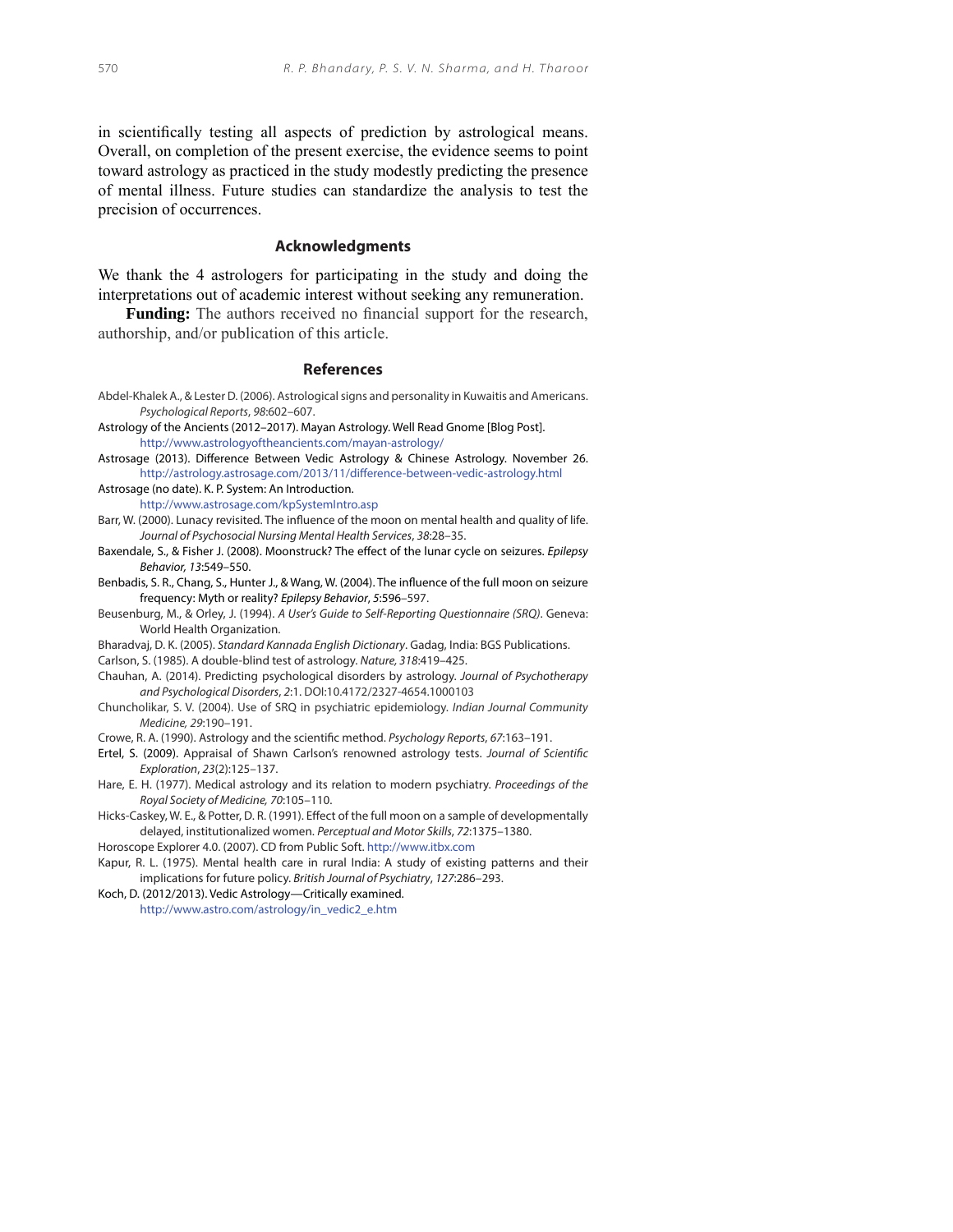- Krishnamuthi, K. S. (1996). Stellar Astrological—Reader no. V (Transit—Gocharapala Nirnayam). Seventh Edition. Madras/Chennai, India: Krishman & Co.
- Ohaeri, J. U. (1997). The planetary positions and relationships at the dates of birth of a cohort of Nigerian schizophrenics. African Journal of Medicine and Medical Sciences, 26:127–133.
- Owen, C., Tarantello, C., Jones, M., & Tennant, C. (1998). Lunar cycles and violent behaviour. Australian and New Zealand Journal of Psychiatry, 32:496–499.
- Pandey, P. (2013, February 11). What is Nadi Astrology?

http://www.astrosage.com/nadiastrology/

- Patel, V., Araya, R., Chowdhary, N., et al. (2008). Detecting common mental disorders in primary care in India: A comparison of five screening questionnaires. Psychological Medicine, 38:221–228.
- Polychronopoulos, P., Argyriou, A. A., Sirrou, V., Huliara, V., Aplada, M., & Gourzis P. (2006). Lunar phases and seizure occurrence: Just an ancient legend? Neurology, 66:1442–1443.
- Segurelha (2008, July 2). Mayan Astrology, Celtic Astrology, Chinese Astrology, Vedic Astrology, Sideral Astrology: Which is Correct?

http://astrotransits.blogspot.in/2008/07/mayan-astrology-celtic-astrology.html

Sethi, A. (2007). Learn Astrology in 30 Days. New Delhi, India: Computer Zone Publishers.

- Sharma, R. N., & Thakur, C. P. (1980). Full moon and poisoning. British Medical Journal, 281:1684.
- Sharma, B. K., Prasad, P. V., & Narayana A. (2007). Contribution of astrology in medicine—A review. Bulletin of the Indian Institute of History of Medicine, Hyderabad, 37:45–62.
- Sharma, B. K., Subhakta, P. K., & Narayana A. (2007). Health promotion, preventive and curative aspects of diseases in astrology. Bulletin of the Indian Institute of History of Medicine, Hyderabad, 37:135–152.
- Sheehan, D., Lecrubier, Y., & Sheehan, K. (1998). The Mini International Neuropsychiatric Interview (MINI): The development and validation of a structured diagnostic psychiatric interview for DSM-IV and ICD-10. Journal of Clinical Psychiatry, 20:22–33.
- Shrimali, R. (2013). Lal Kitab (Tested Remedies of the Famous and Unique Urdu Astrological Treatise Lal Kitab). New Delhi, India: Diamond Pocket Books.

Snelson, A. (2004). Under the Brighton full moon. Mental Health Practice, 8:30-34.

- Tantri, S. (2007). Predicting illness with Astrology [title in Kannada language "Jyothishyaastradalli Roga Chinthane"]. Yoga Deepika, 36–39.
- Udupa, M. (2004). Comprehensive Kayachikitsa and Principles of Ayurveda. First edition. Bangalore: Laveena Publications.
- Viera, A. J., & Garette, J. M. (2005). Understanding inter-observer agreement: The kappa statistic. Family Medicine, 37:360–363.
- Wyman, A. J., & Vyse, S. (2008). Science versus the stars: A double-blind test of the validity of the NEO Five-Factor Inventory and computer-generated astrological natal charts. Journal of General Psychology, 135:287–300.
- Zargar, M., Khaji, A., Kaviani, A., Karbakhsh, M., Yunesian, M., & Abdollahi, M. (2004). The full moon and admission to emergency rooms. Indian Journal of Medical Sciences, 58:191–195.
- Zimecki, M. (2006). The lunar cycle: Effects on human and animal behavior and physiology. Postepy Higieny i Medycyny Doswiadczalnej [Advances in Hygiene and Experimental Medicine], 60:1–7. https://www.ncbi.nlm.nih.gov/pubmed/16407788#

#### **APPENDIX 1**

#### **Sample Horoscope Data Provided to the Astrologers**

See 7 horoscope charts below.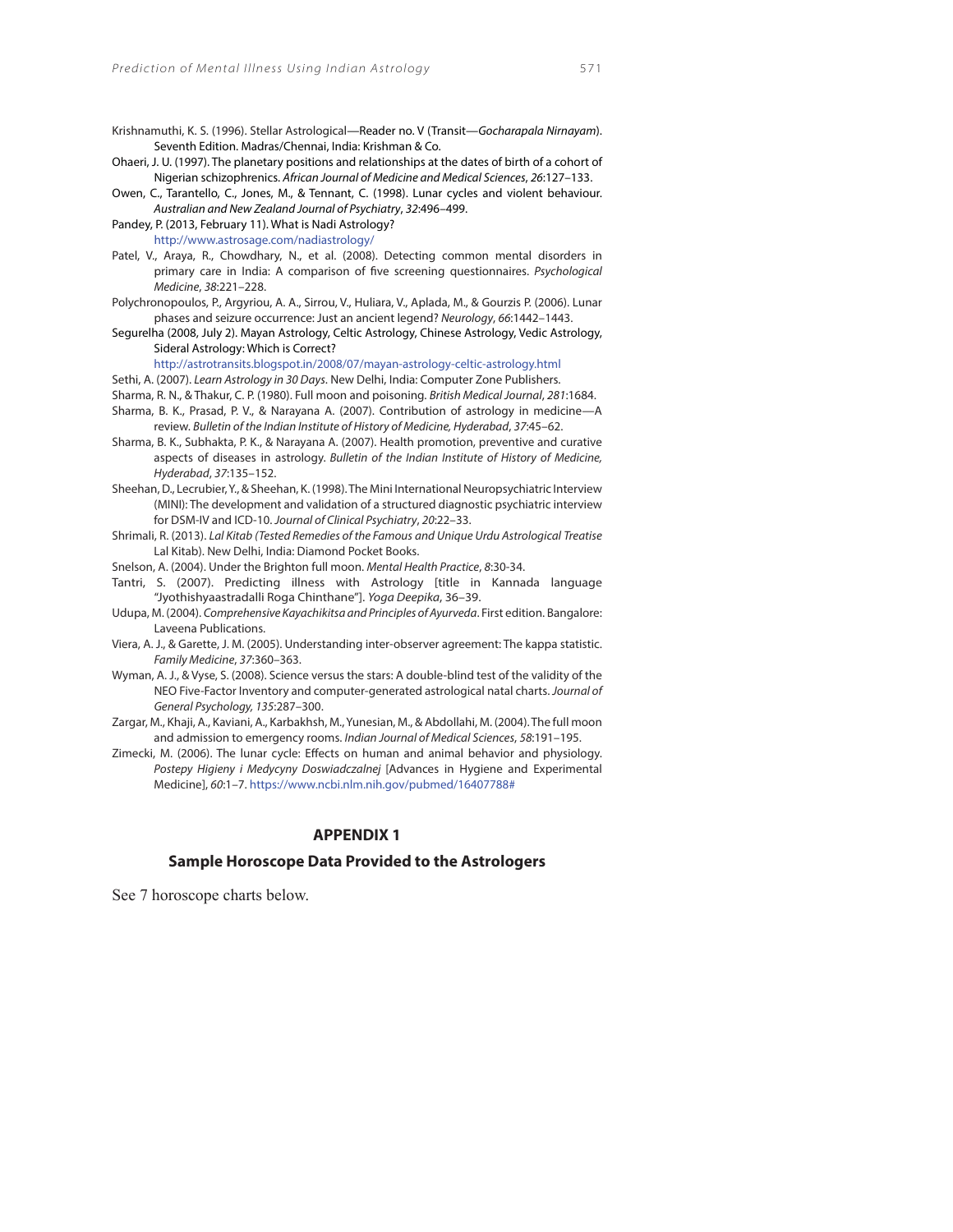**1**



#### 23.4 -19:40 8:48:20 05:23:20 NC Lahiri 23:32:0 13.0N Longitude: 77.35E 05:43 AM 12 November 1976 Friday Latitude: **Appendix** 1 Date of Birth: Time of Birth: Place of Birth: Bangalore (Karnataka), India Ayanmash: Obliq: Sidreal Time: LT Correction: Local Mean Time:

| Avkahada Chakra       |                   | <b>Ghatak(Malefics)</b>  |                    |  |  |
|-----------------------|-------------------|--------------------------|--------------------|--|--|
| Lagna                 | Libra             | Rashi                    | Kumbh              |  |  |
| Lagna Lord            | Venus             | <b>Months</b>            | Ashad              |  |  |
| Rashi                 | Gemini            | <b>Tithi</b>             | 2, 7, 12           |  |  |
| Rashi Lord            | Mercury           | Day                      | Monday             |  |  |
| <b>Nakshatra</b>      | Punarvasu         | <b>Nakshatra</b>         | Swati              |  |  |
| <b>Nakshatra Lord</b> | Jupiter           | Prahar                   | 3                  |  |  |
| Charan                | 1                 | Lagna                    | Kark               |  |  |
| Tithi                 | Panchami Krishna  | Yoga                     | Parigha            |  |  |
| Paya                  | Silver            | Karan                    | Kaulava            |  |  |
| S.S. Yoga             | Sadhya            | <b>Favourable Points</b> |                    |  |  |
| Karan                 | Taitika           |                          |                    |  |  |
| Varna                 | Vaishya           | <b>Lucky Numbers</b>     | 3                  |  |  |
| Tatwa                 | Jala              | <b>Good Numbers</b>      | 1, 2, 3, 9         |  |  |
| Vashya                | Manav             | <b>Evil Numbers</b>      | 4, 5, 8            |  |  |
| Yoni                  | Cat(F)            | <b>Good Years</b>        | 12,21,30,39,48     |  |  |
| Gana                  | Deva              | <b>Lucky Days</b>        | Sat, Wed, Fri      |  |  |
| Nadi                  | Aadi              | <b>Good Planets</b>      | Sat, Merc, Ven     |  |  |
| Nadi Pada             | Aadi              | <b>Evil Planets</b>      | Mars, Jupiter      |  |  |
| Vihaga                | Pingala           | <b>Friendly Signs</b>    | Gem Cap Aqua       |  |  |
| <b>First Letters</b>  | Kay, Ko, Haa, Hee | Good Lagna               | Cap, Ari, Gem, Leo |  |  |
| Sun Sign              | Scorpio           | <b>Lucky Metal</b>       | Silver             |  |  |
| <b>Decanate</b>       | $\overline{2}$    | <b>Lucky Stone</b>       | Diamond            |  |  |
|                       |                   | <b>Lucky Time</b>        | Sunrise            |  |  |
|                       |                   | <b>Lucky Direction</b>   | South-East         |  |  |

**Public Software Library India Pvt Ltd - 263, Sant Nagar, New Delhi-110065, Email: psl@nde.vsnl.net.in**

Generated by Horoscope Explorer (c) Public Software Library India Pvt Ltd - www.itbix.com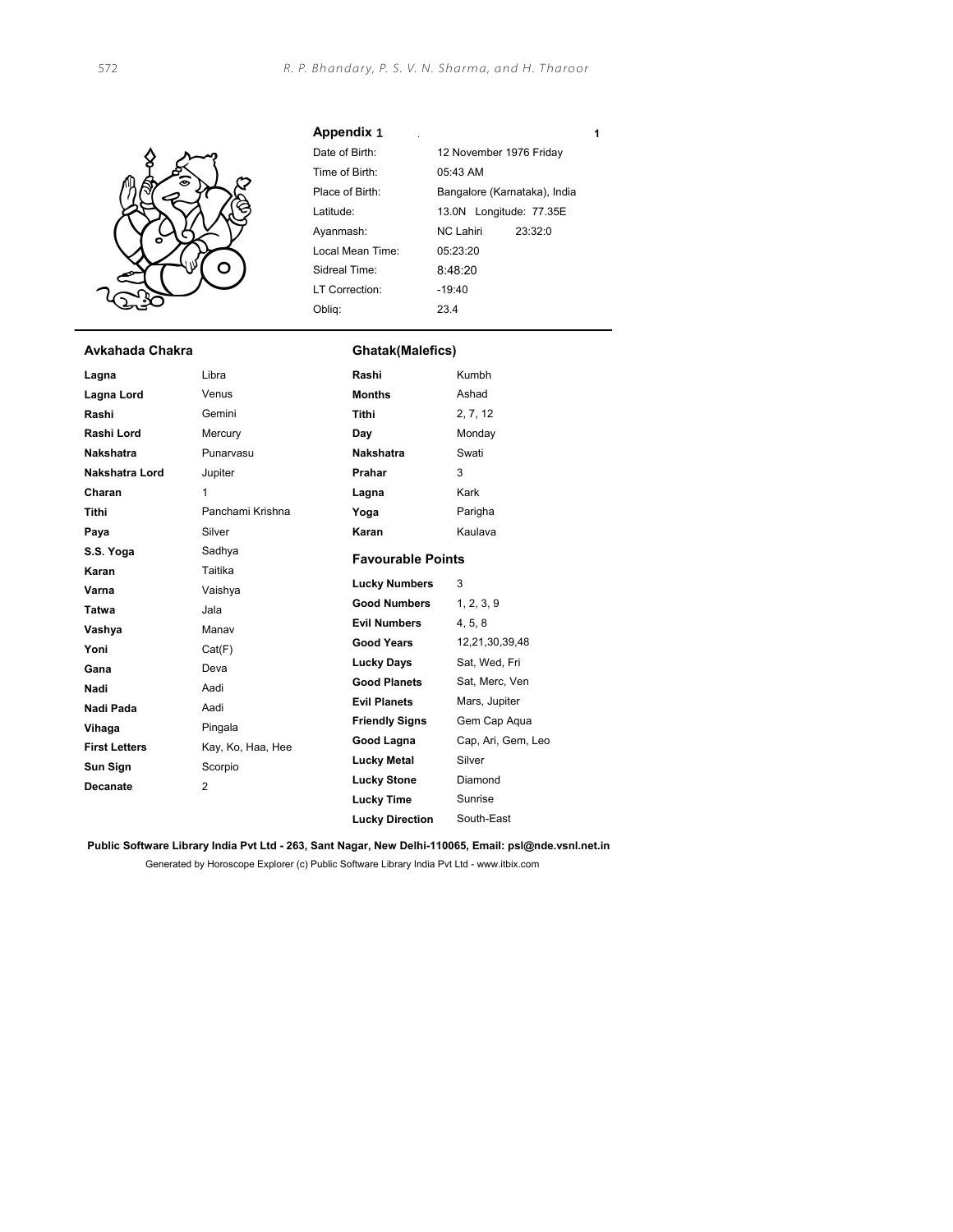|            | k٦              |  |
|------------|-----------------|--|
| Appendix 1 | <b>CONTRACT</b> |  |
|            | J C 39          |  |

| <b>Planetary Positions at Birth Time</b> |             |                |                  |                 |                |               |                |  |  |
|------------------------------------------|-------------|----------------|------------------|-----------------|----------------|---------------|----------------|--|--|
| <b>Planets</b>                           | Rashi       | <b>Degrees</b> | <b>Nakshatra</b> | <b>Nak Lord</b> | Pad            | Dir           | <b>Dignity</b> |  |  |
| Ascendant                                | Libra       | 17:24:06       | Swati            | Rahu            | 4              |               |                |  |  |
| Sun                                      | Libra       | 26:12:24       | Vishakha         | Jupiter         | $\overline{2}$ | <b>Direct</b> | ۰              |  |  |
| Mercury                                  | Libra       | 28:56:15       | Vishakha         | Jupiter         | 3              | Direct        |                |  |  |
| Venus                                    | Sagittarius | 03:31:25       | Moola            | Ketu            | $\overline{2}$ | Direct        |                |  |  |
| Mars                                     | Scorpio     | 00:05:03       | Vishakha         | Jupiter         | 4              | Direct        | Own House      |  |  |
| Jupiter                                  | Taurus      | 03:27:04       | Krittika         | Sun             | 3              | Retro         |                |  |  |
| Saturn                                   | Cancer      | 23:06:40       | Ashlesha         | Mercury         | 2              | Direct        |                |  |  |
| Moon                                     | Gemini      | 21:39:00       | Punarvasu        | Jupiter         | 1              | Direct        |                |  |  |
| Rahu                                     | Libra       | 08:59:56       | Swati            | Rahu            | 1              | Retro         |                |  |  |
| Ketu                                     | Aries       | 08:59:56       | Ashwini          | Ketu            | 3              | Retro         |                |  |  |
| Uranus                                   | Libra       | 14:42:35       | Swati            | Rahu            | 3              | Direct        |                |  |  |
| Neptune                                  | Scorpio     | 19:16:44       | Jyestha          | Mercury         | 1              | Direct        |                |  |  |
| Pluto                                    | Virgo       | 19:28:52       | Hasta            | Moon            | 3              | <b>Direct</b> | ۰              |  |  |
|                                          |             |                |                  |                 |                |               |                |  |  |

# **Lagna Kundali**

| 12               | 1       | $\overline{2}$      | $\overline{3}$   |
|------------------|---------|---------------------|------------------|
|                  | Ket     | Jup                 | Moon             |
| 11               |         |                     | $\pmb{4}$<br>Sat |
| $10\,$           |         |                     | $\sqrt{5}$       |
| $\boldsymbol{9}$ | 8       | $\bf 7$             | $\boldsymbol{6}$ |
| Ven              | Mar Nep | Asc Sun Mer Rah Ura | Plu              |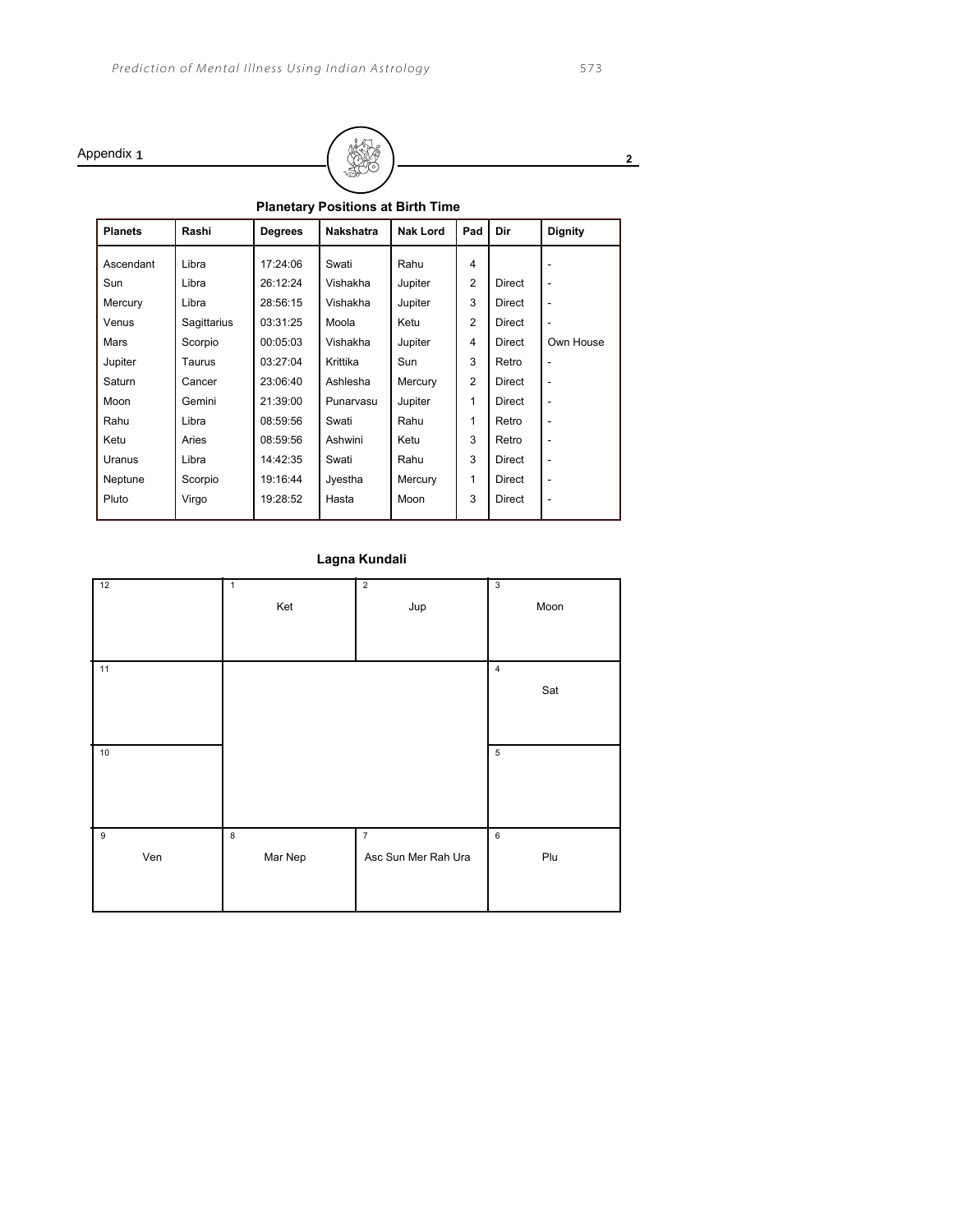|                |                     |                         |                           |                                  |                                                   | 3                       |
|----------------|---------------------|-------------------------|---------------------------|----------------------------------|---------------------------------------------------|-------------------------|
| Saptamamsha    |                     | Children                |                           |                                  |                                                   | Spouse                  |
| 1              | $\overline{2}$      | 3                       | 12                        | $\mathbf{1}$                     | $\overline{2}$                                    | $\mathbf{3}$            |
|                |                     |                         |                           |                                  |                                                   | Mer Ket Plu             |
|                |                     | $\overline{4}$          | 11                        |                                  |                                                   | $\overline{4}$          |
|                |                     |                         |                           |                                  |                                                   | Mar                     |
|                |                     | $\overline{5}$          | 10                        |                                  |                                                   | $\overline{5}$          |
|                |                     |                         | Sat                       |                                  |                                                   |                         |
| 8              | $\overline{7}$      | 6                       | 9                         | 8                                | $\overline{7}$                                    | 6                       |
|                |                     | Nep                     |                           |                                  |                                                   |                         |
| Dashamamsha    |                     | Profession              |                           |                                  |                                                   | <b>Parents</b>          |
| $\overline{1}$ | $\overline{2}$      | $\overline{3}$          | 12                        | $\overline{1}$                   | $\overline{2}$                                    | $\overline{3}$          |
|                |                     |                         |                           |                                  |                                                   | Jup Nep                 |
|                |                     | $\overline{\mathbf{4}}$ | 11                        |                                  |                                                   | $\overline{\mathbf{4}}$ |
|                |                     | Mer Mar                 | Moon                      |                                  |                                                   | Ket                     |
|                |                     | $\overline{5}$          | 10                        |                                  |                                                   | $\overline{5}$          |
|                |                     |                         | Ven Rah                   |                                  |                                                   | Sun                     |
| 8              | $\overline{7}$      | $6\overline{6}$         | $\overline{9}$            | 8                                | $\overline{7}$                                    | $6\phantom{a}$          |
| Plu            | Sat                 |                         |                           | Mar                              |                                                   | Mer                     |
|                | Sun Mer<br>Jup Moon | Mar                     | Sat Ket<br>Plu<br>Sun Ket | Asc<br>Jup Ura<br>Rah Nep<br>Ura | Navamsha<br>Moon<br>Dwadashamamsha<br>Asc Sat Plu | Sun Ven                 |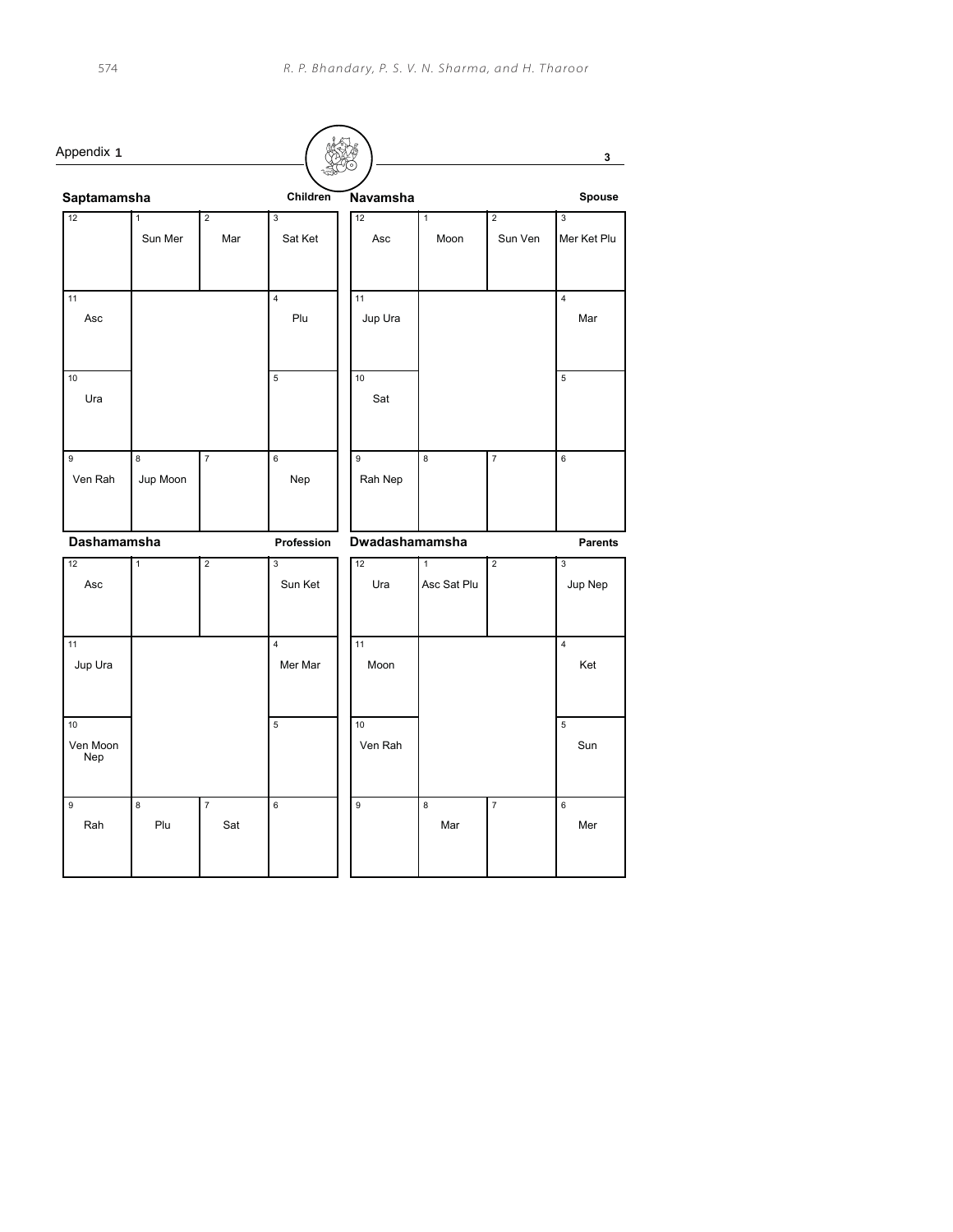

**Bhav Table**

| <b>Bhav</b>  | <b>Bhav Begins</b> |          | <b>Mid Bhav</b> |          |
|--------------|--------------------|----------|-----------------|----------|
| 1            | Libra              | 02:11:10 | Libra           | 17:24:06 |
| $\mathbf{2}$ | Scorpio            | 02:11:10 | Scorpio         | 16:58:15 |
| 3            | Sagittarius        | 01:45:19 | Sagittarius     | 16:32:23 |
| 4            | Capricorn          | 01:19:27 | Capricorn       | 16:06:31 |
| 5            | Aquarius           | 01:19:27 | Aquarius        | 16:32:23 |
| 6            | <b>Pisces</b>      | 01:45:19 | <b>Pisces</b>   | 16:58:15 |
| 7            | Aries              | 02:11:10 | Aries           | 17:24:06 |
| 8            | Taurus             | 02:11:10 | Taurus          | 16:58:15 |
| 9            | Gemini             | 01:45:19 | Gemini          | 16:32:23 |
| 10           | Cancer             | 01:19:27 | Cancer          | 16:06:31 |
| 11           | Leo                | 01:19:27 | Leo             | 16:32:23 |
| 12           | Virgo              | 01:45:19 | Virgo           | 16:58:15 |

## **Bhav Chalit Chakra**

**Chandra Kundli**

| 12                      | 1<br>Ket      | $\overline{2}$<br>Jup                           | 3<br>Moon         | 12                      | $\mathbf{1}$<br>Ket | $\overline{2}$<br>Jup                       | $\mathbf{3}$<br>Moon  |
|-------------------------|---------------|-------------------------------------------------|-------------------|-------------------------|---------------------|---------------------------------------------|-----------------------|
|                         |               |                                                 |                   |                         |                     |                                             |                       |
| 11                      |               |                                                 | $\sqrt{4}$<br>Sat | 11                      |                     |                                             | $\overline{4}$<br>Sat |
| 10                      |               |                                                 | $\sqrt{5}$        | $10$                    |                     |                                             | $\overline{5}$        |
| $\boldsymbol{9}$<br>Ven | $\bf8$<br>Nep | $\overline{7}$<br>Asc Sun<br>Mer Mar<br>Rah Ura | $\,6\,$<br>Plu    | $\boldsymbol{9}$<br>Ven | 8<br>Mar Nep        | $\overline{7}$<br>Asc Sun<br>Mer Rah<br>Ura | $\,6\,$<br>Plu        |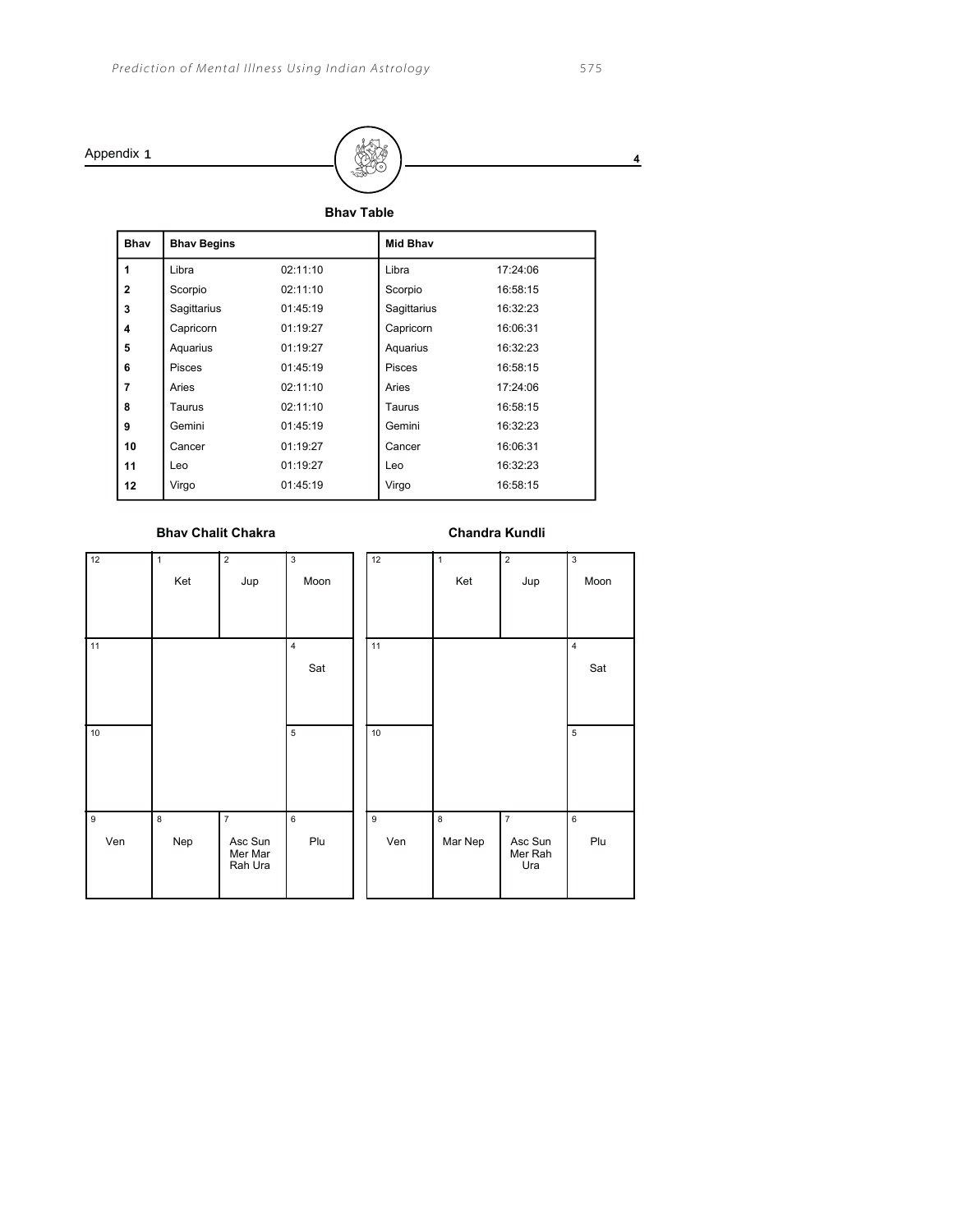

# **Sun Based Upagrahas**

| Upagraha           | Lord  | Rashi         | <b>Degrees</b> | <b>Nakshatra</b> | Charan         |
|--------------------|-------|---------------|----------------|------------------|----------------|
| Dhuma              | Mars  | <b>Pisces</b> | 09:32:24       | U.Bhadra         | $\overline{2}$ |
| Vyatipata          | Rahu  | Aries         | 20:27:36       | Bharani          | 3              |
| Parivesha          | Moon  | Libra         | 20:27:36       | Vishakha         |                |
| Indrachapa         | Venus | Virgo         | 09:32:24       | Uttara           | $\overline{4}$ |
| Upaketu            | Ketu  | Virgo         | 26:12:24       | Chitra           |                |
| <b>Bhukampa</b>    |       | Capricorn     | 16:12:24       | Sravana          | $\overline{2}$ |
| Ulka               |       | Aquarius      | 26:12:24       | P.Bhadra         | $\overline{2}$ |
| <b>Brahmadanda</b> |       | Taurus        | 02:52:24       | Krittika         | $\overline{2}$ |
| Dhwaja             |       | Cancer        | 22:52:24       | Ashlesha         | $\overline{2}$ |

**Weekday Based Upagrahas (Parashara)**

| Upagraha     | Rashi       | <b>Degrees</b> | Lord    | <b>Nakshatra</b> | Charan         |
|--------------|-------------|----------------|---------|------------------|----------------|
| Kalabela     | Sagittarius | 01:50:23       | Jupiter | Moola            |                |
| Paridhi      | Capricorn   | 15:32:19       | Saturn  | Sravana          | 2              |
| Mrityu       | Aries       | 27:16:26       | Mars    | Krittika         |                |
| Ardhaprahara | Gemini      | 10:59:22       | Mercury | Aridra           | $\overline{2}$ |
| Yamakantaka  | Cancer      | 22:09:40       | Moon    | Ashlesha         | 2              |
| Kodanda      | Virgo       | 06:53:54       | Mercury | Uttara           | 4              |
| Gulika       | Libra       | 20:39:54       | Venus   | Vishakha         |                |
| Mandi        | Scorpio     | 23:39:26       | Mars    | Jyestha          | 3              |

# **Weekday Based Upagrahas (Kalidasa)**

| Upagraha     | Rashi       | <b>Degrees</b> | Lord    | <b>Nakshatra</b> | Charan         |
|--------------|-------------|----------------|---------|------------------|----------------|
| Kalabela     | Capricorn   | 15:32:19       | Saturn  | Sravana          | $\overline{2}$ |
| Paridhi      | Aries       | 27:16:26       | Mars    | Krittika         |                |
| Mritvu       | Gemini      | 10:59:22       | Mercury | Aridra           | $\overline{2}$ |
| Ardhaprahara | Cancer      | 22:09:40       | Moon    | Ashlesha         | $\overline{2}$ |
| Yamakantaka  | Virgo       | 06:53:54       | Mercury | Uttara           | 4              |
| Kodanda      | Libra       | 20:39:54       | Venus   | Vishakha         |                |
| Gulika       | Sagittarius | 01:50:23       | Jupiter | Moola            |                |
| Mandi        | Scorpio     | 23:39:26       | Mars    | Jyestha          | 3              |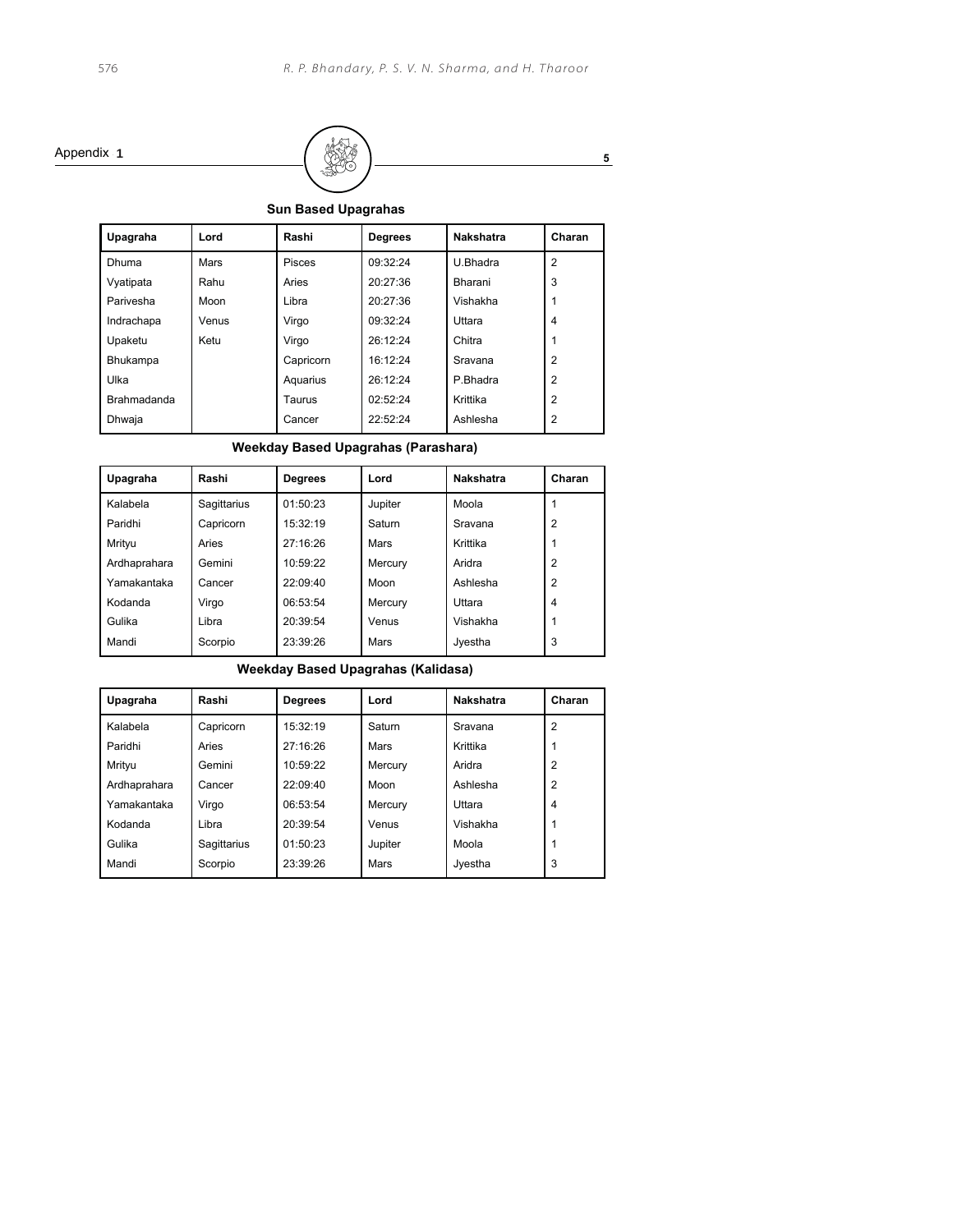# Appendix 1



# **Vimshottari Dasha (Mahadasha)**

| Jupiter | 16<br>Years | <b>Saturn</b> | 19<br>Years | Mercury | 17<br>Years |
|---------|-------------|---------------|-------------|---------|-------------|
| From    | 19-11-1974  | From          | 19-11-1990  | From    | 19-11-2009  |
| То      | 19-11-1990  | Τo            | 19-11-2009  | Τo      | 19-11-2026  |
| Jupiter | 19-11-1974  | Saturn        | 19-11-1990  | Mercury | 19-11-2009  |
| Saturn  | 07-01-1977  | Mercury       | 22-11-1993  | Ketu    | 16-04-2012  |
| Mercury | 21-07-1979  | Ketu          | 01-08-1996  | Venus   | 13-04-2013  |
| Ketu    | 26-10-1981  | Venus         | 09-09-1997  | Sun     | 12-02-2016  |
| Venus   | 02-10-1982  | Sun           | 09-11-2000  | Moon    | 18-12-2016  |
| Sun     | 02-06-1985  | Moon          | 22-10-2001  | Mars    | 19-05-2018  |
| Moon    | 22-03-1986  | Mars          | 23-05-2003  | Rahu    | 17-05-2019  |
| Mars    | 21-07-1987  | Rahu          | 02-07-2004  | Jupiter | 04-12-2021  |
| Rahu    | 26-06-1988  | Jupiter       | 08-05-2007  | Saturn  | 10-03-2024  |
| Ketu    | 7<br>Years  | Venus         | 20<br>Years | Sun     | 6<br>Years  |
| From    | 19-11-2026  | From          | 19-11-2033  | From    | 19-11-2053  |
| To      | 19-11-2033  | To            | 19-11-2053  | To      | 19-11-2059  |
| Ketu    | 19-11-2026  | Venus         | 19-11-2033  | Sun     | 19-11-2053  |
| Venus   | 17-04-2027  | Sun           | 21-03-2037  | Moon    | 09-03-2054  |
| Sun     | 17-06-2028  | Moon          | 21-03-2038  | Mars    | 07-09-2054  |
| Moon    | 23-10-2028  | Mars          | 19-11-2039  | Rahu    | 13-01-2055  |
| Mars    | 24-05-2029  | Rahu          | 19-01-2041  | Jupiter | 08-12-2055  |
| Rahu    | 20-10-2029  | Jupiter       | 19-01-2044  | Saturn  | 25-09-2056  |
| Jupiter | 07-11-2030  | Saturn        | 20-09-2046  | Mercury | 07-09-2057  |
| Saturn  | 14-10-2031  | Mercury       | 20-11-2049  | Ketu    | 14-07-2058  |
| Mercury | 23-11-2032  | Ketu          | 19-09-2052  | Venus   | 19-11-2058  |
| Moon    | 10<br>Years | <b>Mars</b>   | 7<br>Years  | Rahu    | 18<br>Years |
| From    | 19-11-2059  | From          | 19-11-2069  | From    | 19-11-2076  |
| То      | 19-11-2069  | To            | 19-11-2076  | То      | 19-11-2094  |
| Moon    | 19-11-2059  | Mars          | 19-11-2069  | Rahu    | 19-11-2076  |
| Mars    | 18-09-2060  | Rahu          | 17-04-2070  | Jupiter | 02-08-2079  |
| Rahu    | 19-04-2061  | Jupiter       | 05-05-2071  | Saturn  | 26-12-2081  |
| Jupiter | 19-10-2062  | Saturn        | 10-04-2072  | Mercury | 31-10-2084  |
| Saturn  | 18-02-2064  | Mercury       | 20-05-2073  | Ketu    | 20-05-2087  |
| Mercury | 19-09-2065  | Ketu          | 17-05-2074  | Venus   | 07-06-2088  |
| Ketu    | 18-02-2067  | Venus         | 13-10-2074  | Sun     | 07-06-2091  |
| Venus   | 19-09-2067  | Sun           | 13-12-2075  | Moon    | 01-05-2092  |
| Sun     | 21-05-2069  | Moon          | 19-04-2076  | Mars    | 31-10-2093  |